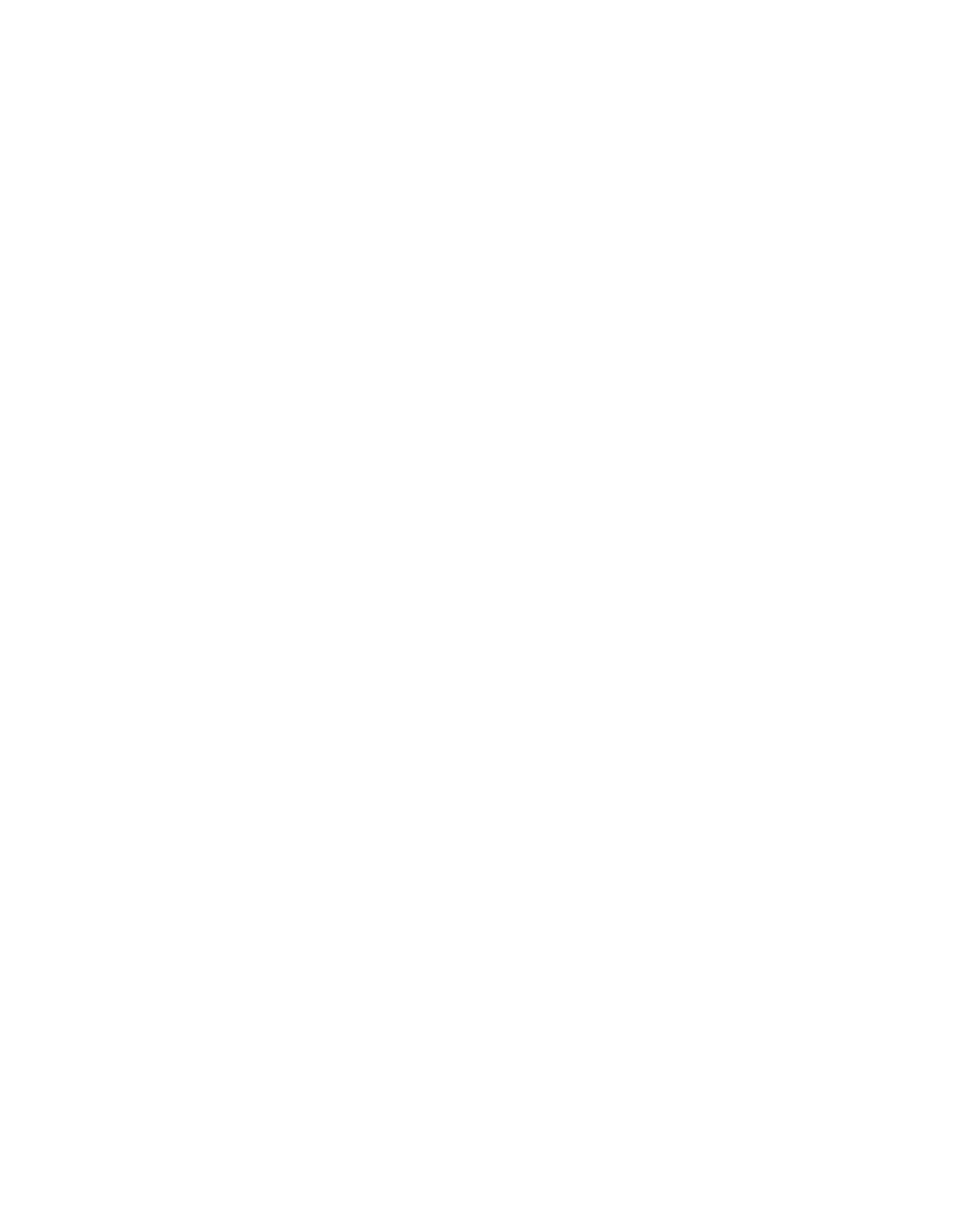Supplement to Official Gazette No. dated ,

## **CHAPTER 366**

# ARCHITECTS REGISTRATION 2003-5

*Arrangement of Sections*

# **[CITATION](#page-6-0)**

[Short title](#page-6-0) **1.**

### [INTERPRETATION](#page-6-0)

[Interpretation](#page-6-0) **2.**

## PART I

# [ESTABLISHMENT OF BOARD](#page-8-0)

[Establishment of Board](#page-8-0) **3.**

## PART II

## **[ARCHITECTS](#page-9-0)**

- [Architects Register](#page-9-0) **4.**
- [Qualifications for registration](#page-10-0) **5.**
- [Power of Board to require examination](#page-11-0) **5A.**
- [Conditions of registration of certain existing practitioners](#page-11-0) **6.**
- [Reciprocity](#page-12-0) **7.**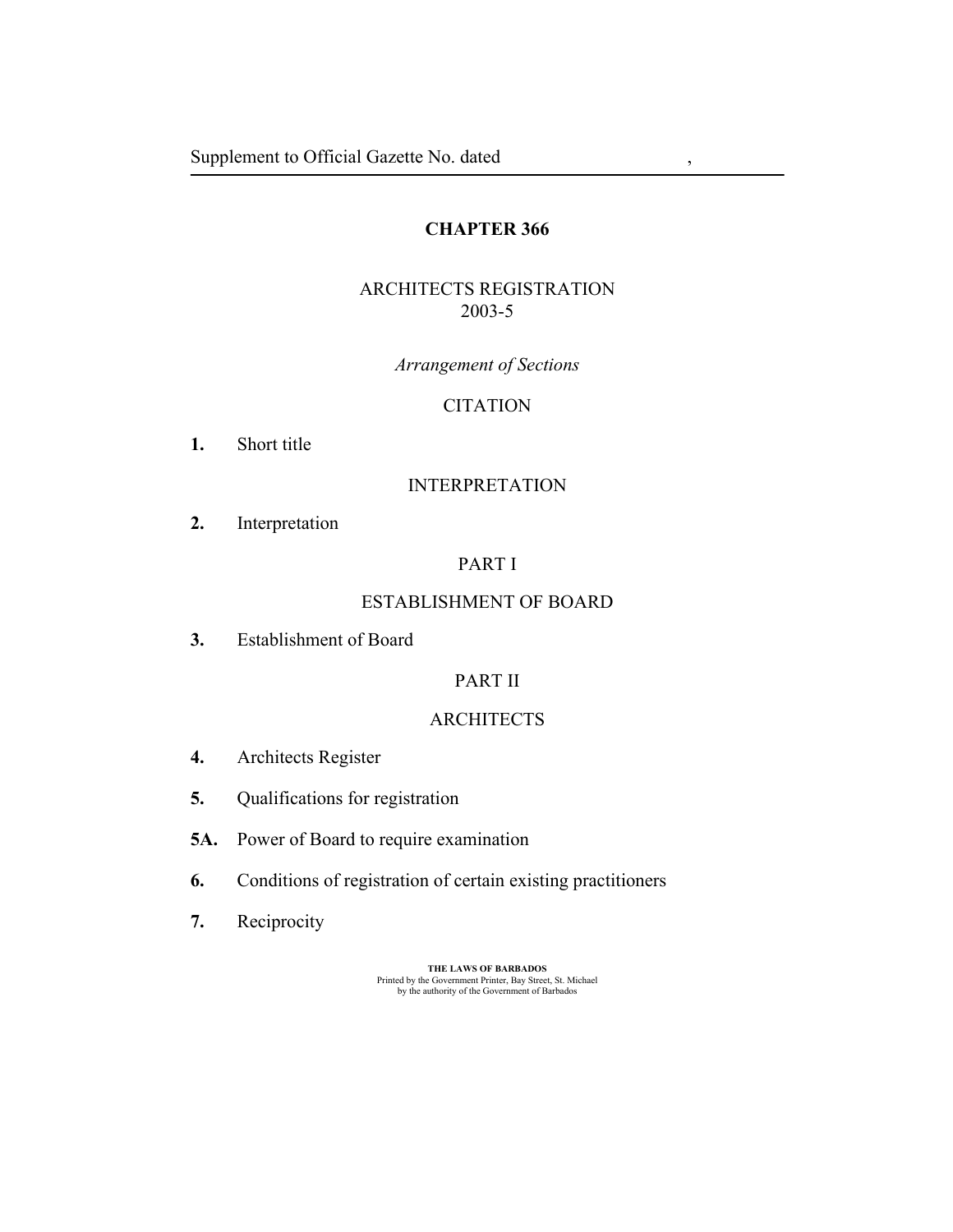- [Certain factors not to be taken into consideration in determining](#page-13-0) qualifications for registration **8.**
- [Registered architect entitled to practise](#page-13-0) **9.**
- *[Repealed]* **10.**
- [Additional qualifications](#page-13-0) **11.**
- [Practice of architecture by persons other than those registered under this](#page-14-0) Act **12.**
- [Validity of architect's documentation](#page-15-0) **13.**
- [Partnerships, associations or corporations](#page-15-0) **14.**
- [Improper registration](#page-16-0) **15.**

# PART III

#### **[MISCELLANEOUS](#page-16-0)**

- [Appeals](#page-16-0) **16.**
- 16A. [Establishment of Tribunal](#page-16-0)
- [Professional misconduct](#page-17-0) **17.**
- **[Offences](#page-17-0) 18.**
- [Regulations](#page-18-0) **19.**
- [Expenses](#page-20-0) **20.**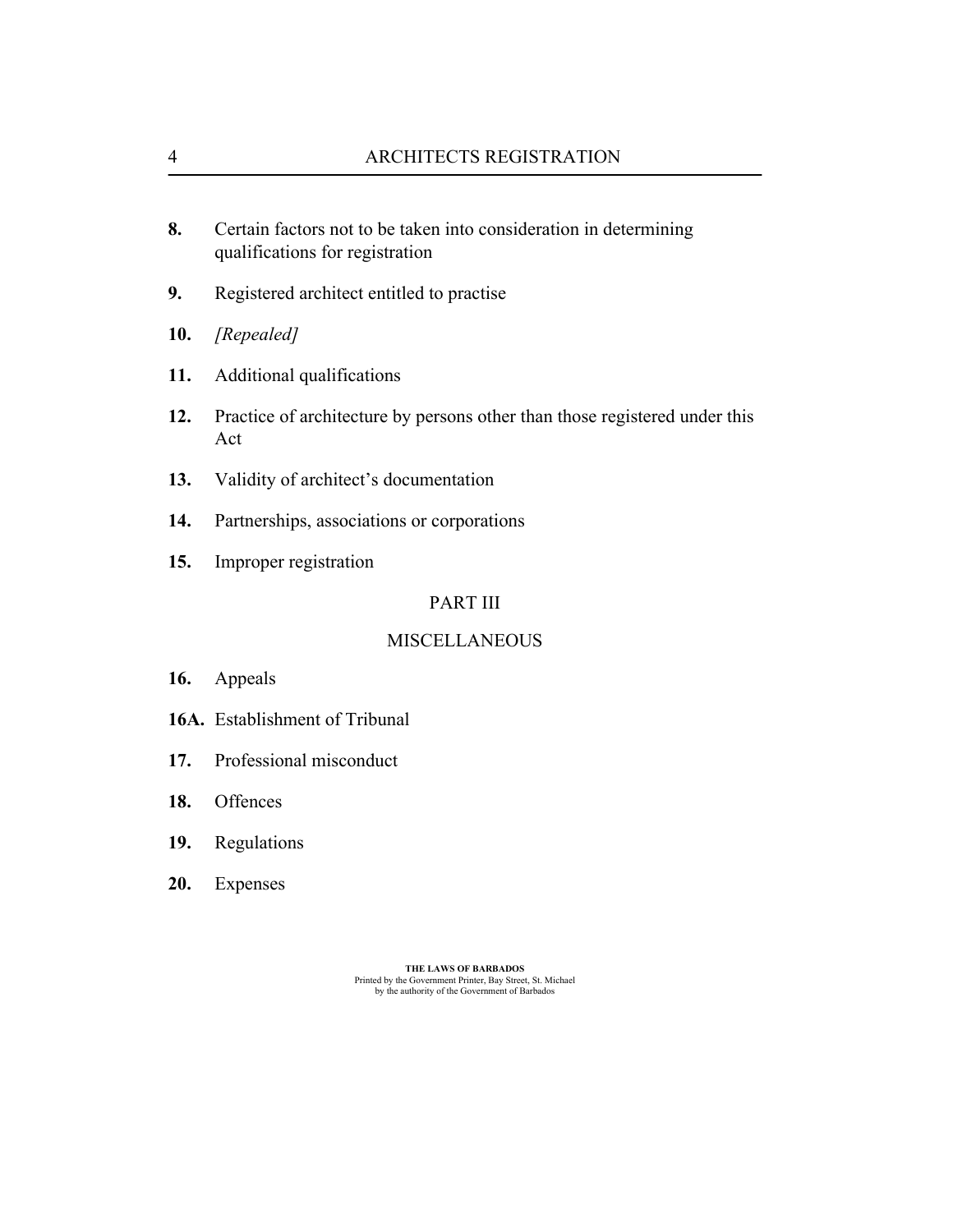# FIRST SCHEDULE

*[Constitution and Procedure of the Board](#page-21-0)*

[SECOND SCHEDULE](#page-24-0)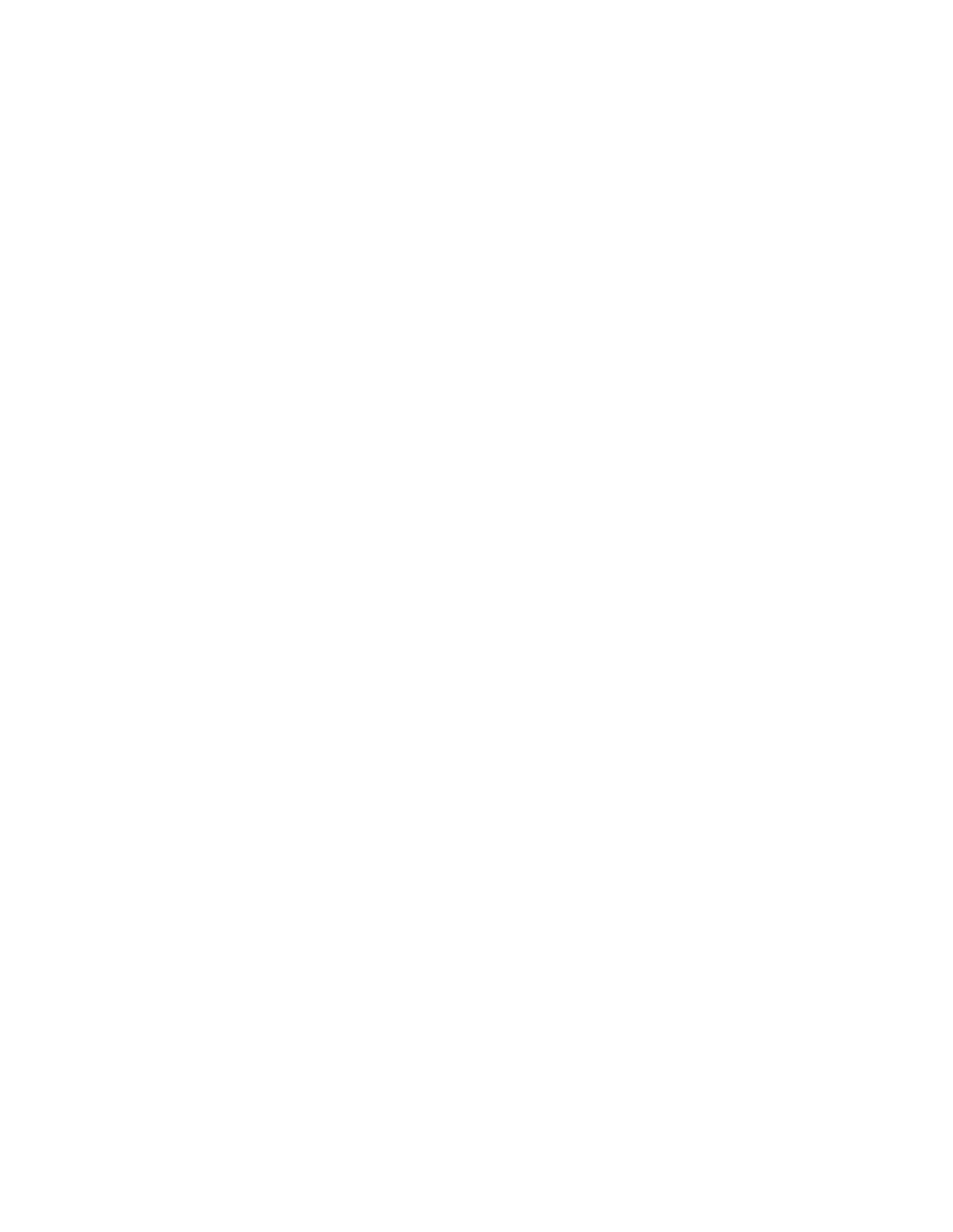<span id="page-6-0"></span>

# **BARBADOS**

## ARCHITECTS REGISTRATION 2003-5

*An Act to make provision respecting the registration of architects and for related matters.*

[Commencement: 21st April, 2003]

# **CITATION**

## **Short title**

This Act may be cited as the *Architects Registration Act*. **1.**

## INTERPRETATION

## **Interpretation**

In this Act, **2.**(1)

"Board" means the Architects Registration Board established by [section 3](#page-8-0);

"building" means a structure intended for use as shelter for human activities, excluding industrial and storage facilities, and usually consisting of foundations, floors, walls, windows, columns, beams, girders and roof, or a combination of any number of these parts with or without other parts; *[2005-28]*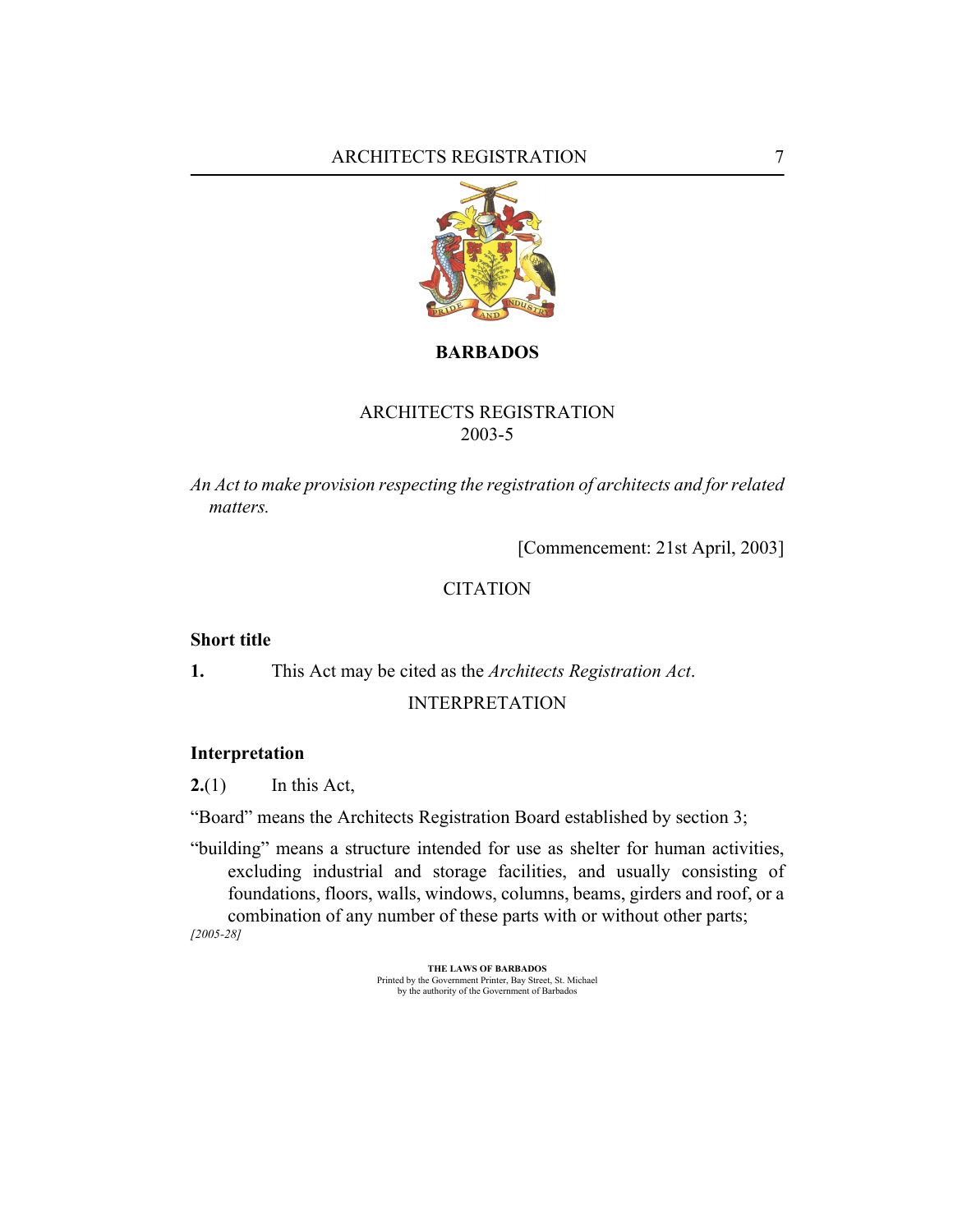"certificate" means a certificate referred to in [section 9](#page-13-0)*(a)*;

"Community" means the Caribbean Community established by Article 2 of the Treaty;

*[2004-24]*

"Member State" means a Member State of the Community, excluding an Associate member within the meaning of Article 231 of the Treaty;

*[2004-24]*

"national" means a person who

- is a citizen of a Member State; or *(a)*
- (b) has a connection with that State of a kind which entitles him to be regarded as belonging to, or, if it be so expressed, as being a native or resident of, the State for the purposes of the laws thereof relating to immigration;

but does not include a person who has attained nationality by virtue of an economic connection;

*[2004-24]*

- "practice of architecture" means rendering one or more of the following professional services to clients:
	- advice; *(a)*
	- (b) consultation;
	- (c) evaluation;
	- planning design; *(d)*
	- inspection of construction; and *(e)*
	- other services, *(f)*

where expert knowledge, skill and experience are required in connection with the

erection, enlargement or alteration of any building or accessories thereof; or *(i)*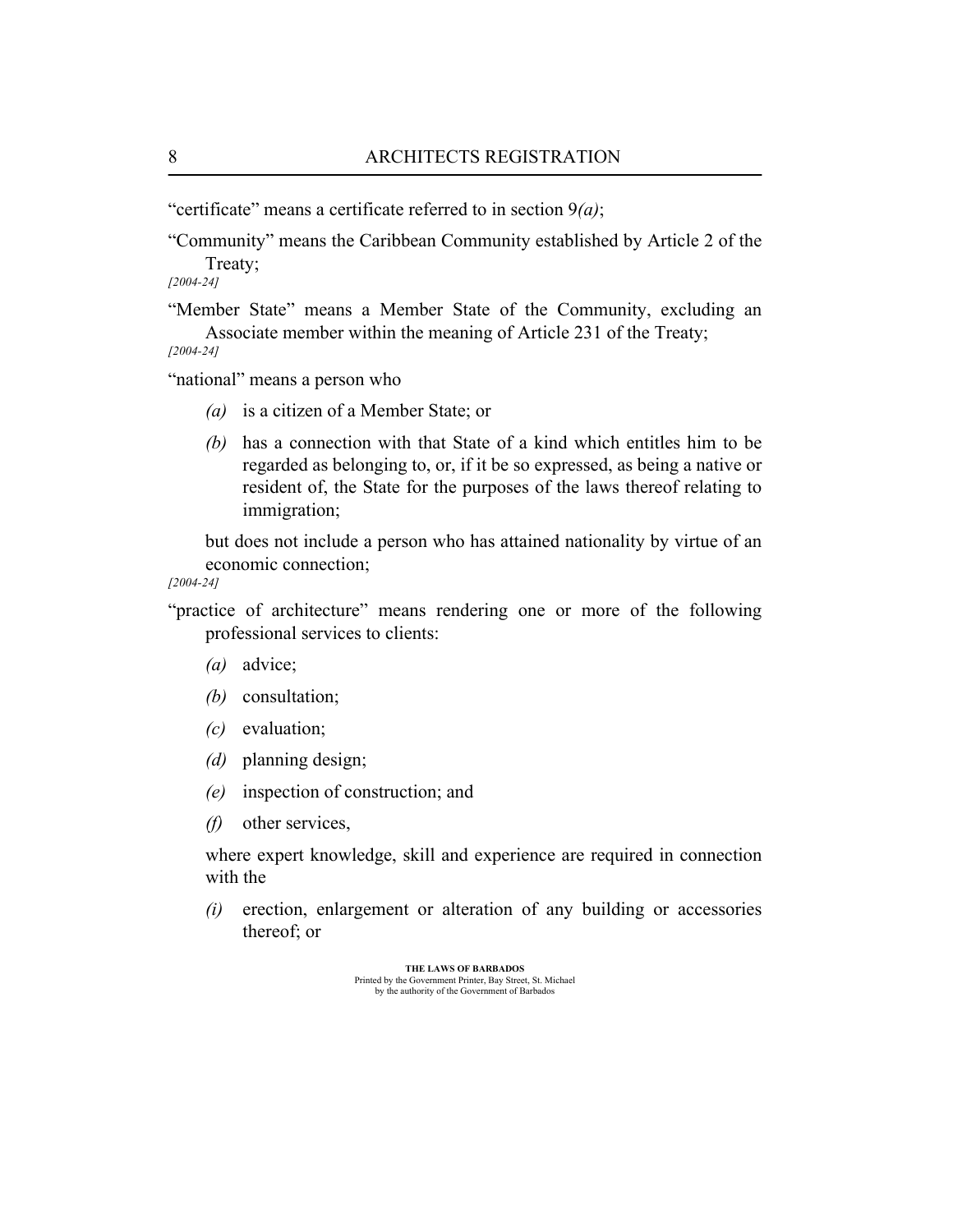<span id="page-8-0"></span>(ii) creation of the building environment where public amenity is concerned;

"Register" means the Architects Register required to be kept by the Registrar under [section 4;](#page-9-0)

"Registrar" means the Registrar of the Supreme Court;

"Treaty" means the Revised Treaty of Chaguaramas establishing the Caribbean Community, including the CARICOM Single Market and Economy, that was signed in the Bahamas on 5th July, 2001;

*[2004-24]*

- "work permit" means a work permit granted under section 17 of the *[Immigration](http://barbadosparliament-laws.com/en/showdoc/cs/190) Act*[, Cap. 190.](http://barbadosparliament-laws.com/en/showdoc/cs/190)
- The Minister may by order amend the *Schedules* to this Act. (2)

#### PART I

#### ESTABLISHMENT OF BOARD

#### **Establishment of Board**

For the purposes of this Act, there is hereby established a Board, to be known as "the Architects Registration Board". **3.**(1)

The Board shall be a body corporate and, subject to this Act, section 21 of the *[Interpretation Act](http://barbadosparliament-laws.com/en/showdoc/cs/1)*, Cap. 1 shall apply thereto. (2)

The provisions of the *[First Schedule](#page-21-0)* shall have effect with respect to the constitution of the Board and otherwise in relation thereto. (3)

*<sup>[2005-28]</sup>*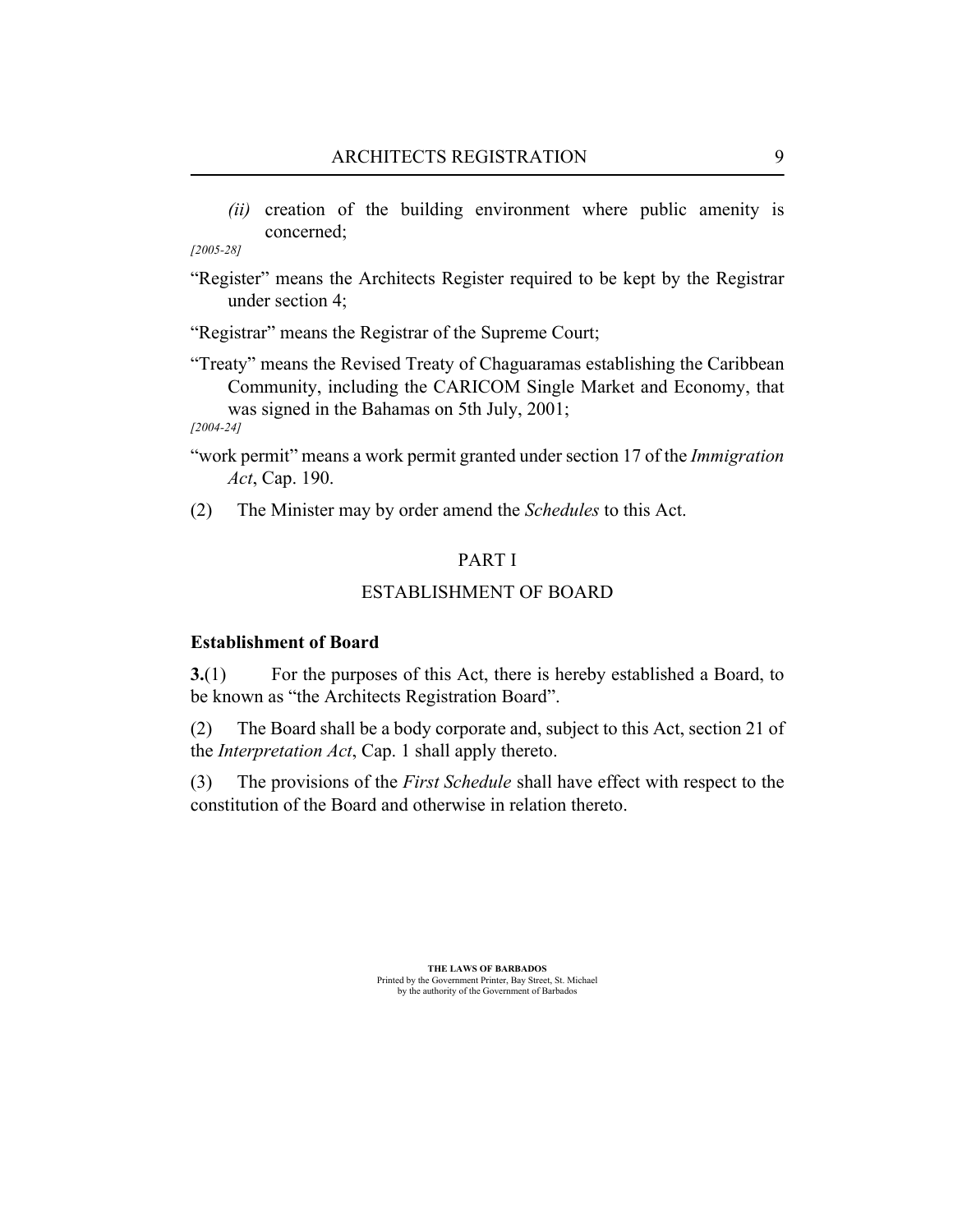# PART II

## **ARCHITECTS**

#### <span id="page-9-0"></span>**Architects Register**

The Registrar shall keep a Register, to be known as "the Architects Register", in which he shall cause to be entered the name of every person entitled to be registered as an architect under [section 5](#page-10-0) or [6](#page-11-0), together with the following particulars in respect of each person: **4.**(1)

- (a) his full name and address;
- (b) the date of his registration;
- a description and the date of the qualifications in respect of which he *(c)* is registered.

The Register shall at all reasonable times be open to inspection at the Registration Office. (2)

- The Registrar shall cause to be published in the *Official Gazette*, (3)
	- in the month of February in every year, an alphabetical list of persons *(a)* who have at 31st January in that year registered their names as architects;
	- as soon as practicable after such registration, the name of any person *(b)* registering his name as an architect after 31st January in any year.
- The Registrar shall (4)
	- make the necessary alterations in the Register of the names or addresses *(a)* of persons registered under this Act; and
	- (b) remove from the Register the names of all persons registered under the Act who
		- are suspended by the Board; (i)
		- (ii) are no longer qualified to practise architecture;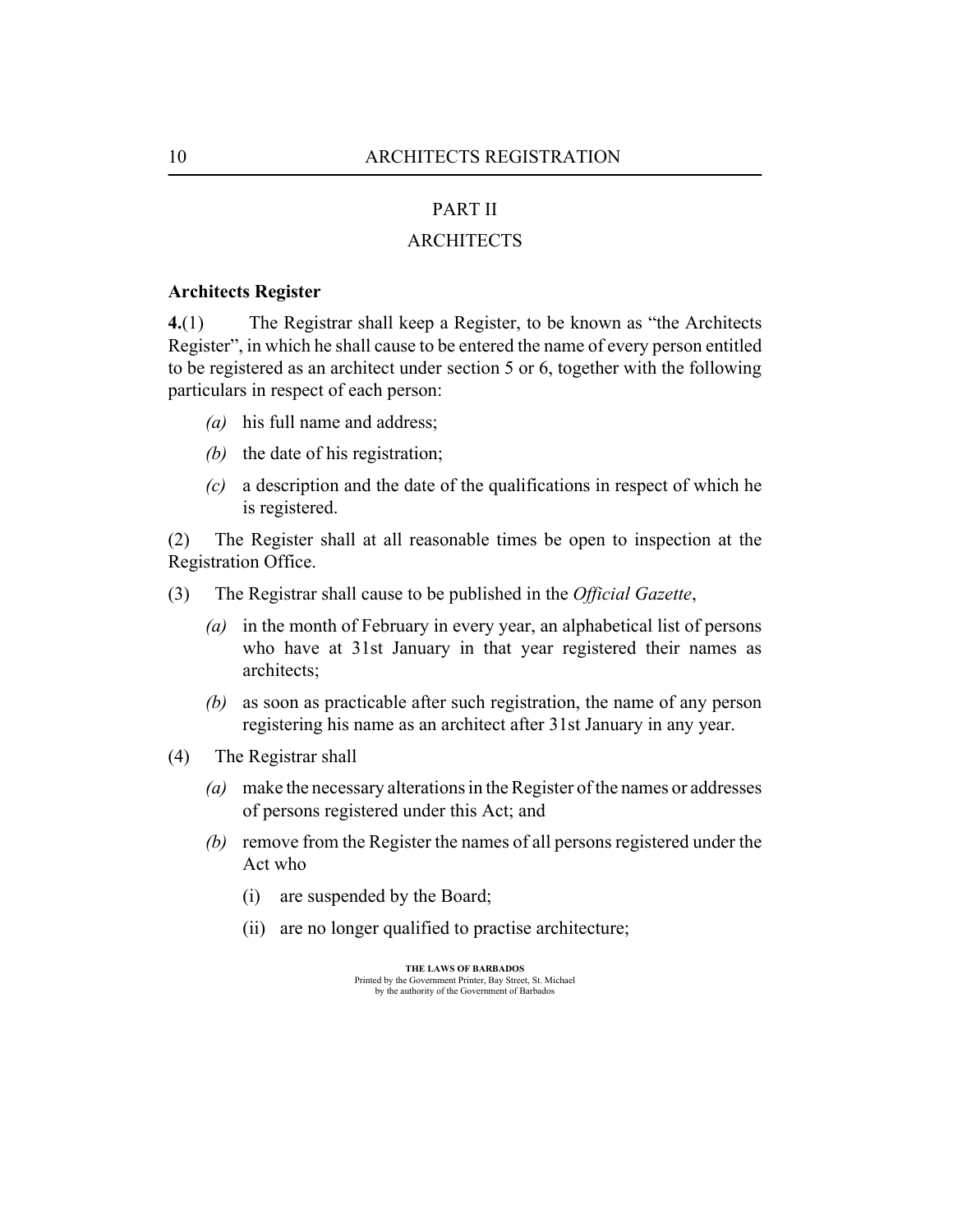- <span id="page-10-0"></span>(iii) are deceased; or
- (iv) not being citizens, permanent residents or nationals of a Member State of the Community,
	- (A) have ceased to be domiciled and resident in Barbados; or
	- (B) are no longer holders of a work permit. *[2004-24]*

After 21st April, 2003, every person who is qualified to be registered as an architect under this Act and desires to practise as such in Barbados shall, in the month of January in every year, cause his name to be entered by the Registrar in the Register and, on payment of the first registration fee or annual registration fee, as the case may be, shall be entitled to obtain a certificate of registration. (5)

#### **Qualifications for registration**

Subject to [section 6](#page-11-0), a person is entitled to be registered as an architect under this Act where on application made to the Board he satisfies the Board that **5.**(1)

- he is qualified to be so registered; and *(a)*
- (b) he is a fit and proper person to practise architecture in Barbados.

For the purposes of subsection (1), a person is qualified to be registered as an architect where he (2)

- has been awarded a degree, diploma or other qualification in *(a)* architecture granted by a university or school of architecture that, in the opinion of the Board, is evidence of satisfactory training in architecture; or
- is registered as an architect by a board, council or institute in a country *(b)* other than Barbados and where, in the opinion of the Board, the overseas body upholds satisfactory standards of architecture, and

has had not less than 3 years of such practical experience in architecture as the Board approves.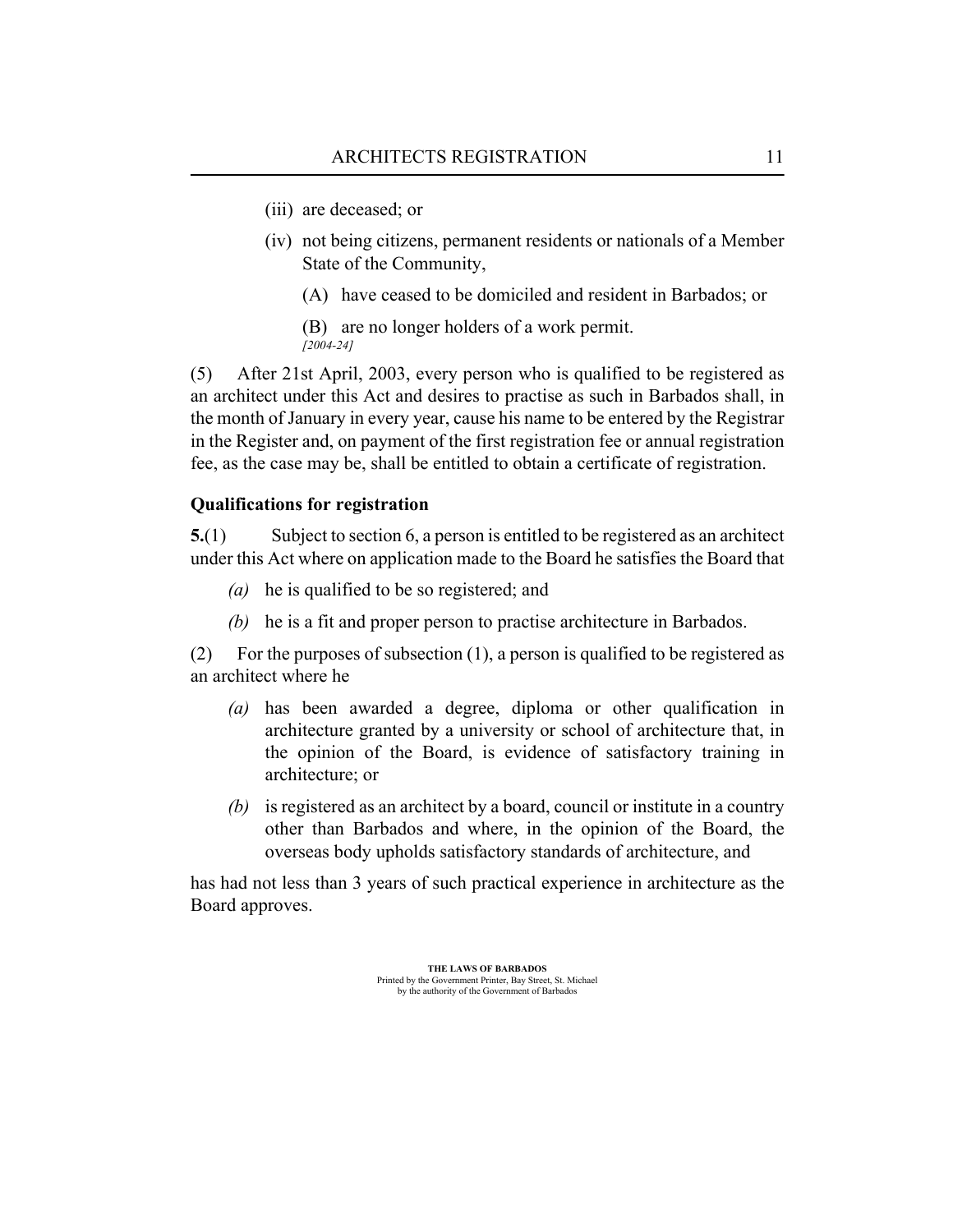<span id="page-11-0"></span>An application for registration shall be made to the Secretary of the Board in the Form A set out in the *[Second Schedule](#page-24-0)*. (3)

- An applicant for registration shall furnish to the Secretary of the Board (4)
	- (a) evidence of his qualifications and experience;
	- proof of his identity; and *(b)*
	- such further and other information as the Board requires in respect of *(c)* the matters referred to in subsections (1) and (2).

### **Power of Board to require examination**

- Where in respect of an application for registration as an architect **5A.**
	- the Board is satisfied as to the matters specified in [paragraph](#page-10-0) *(b)* of [section 5\(1\)](#page-10-0) but does not consider the qualifications which the applicant holds to be evidence of satisfactory training in architecture; or *(a)*
	- a question arises with respect to the evidence presented by the applicant *(b)* as to his training,

the Board may, in its absolute discretion, require the applicant to submit to examination in such subjects as it considers necessary to establish that he possesses satisfactory training in architecture.

*[2005-28]*

## **Conditions of registration of certain existing practitioners**

Notwithstanding [section 5](#page-10-0), a person who does not possess the qualifications specified in that section but who, on application made to the Board within one year of 21st April, 2003 satisfies the Board that **6.**(1)

- he is a fit and proper person to be registered as an architect; and *(a)*
- (b) he has had before the 21st April, 2003 not less than 10 years experience in the practice of architecture, *[2005-28]*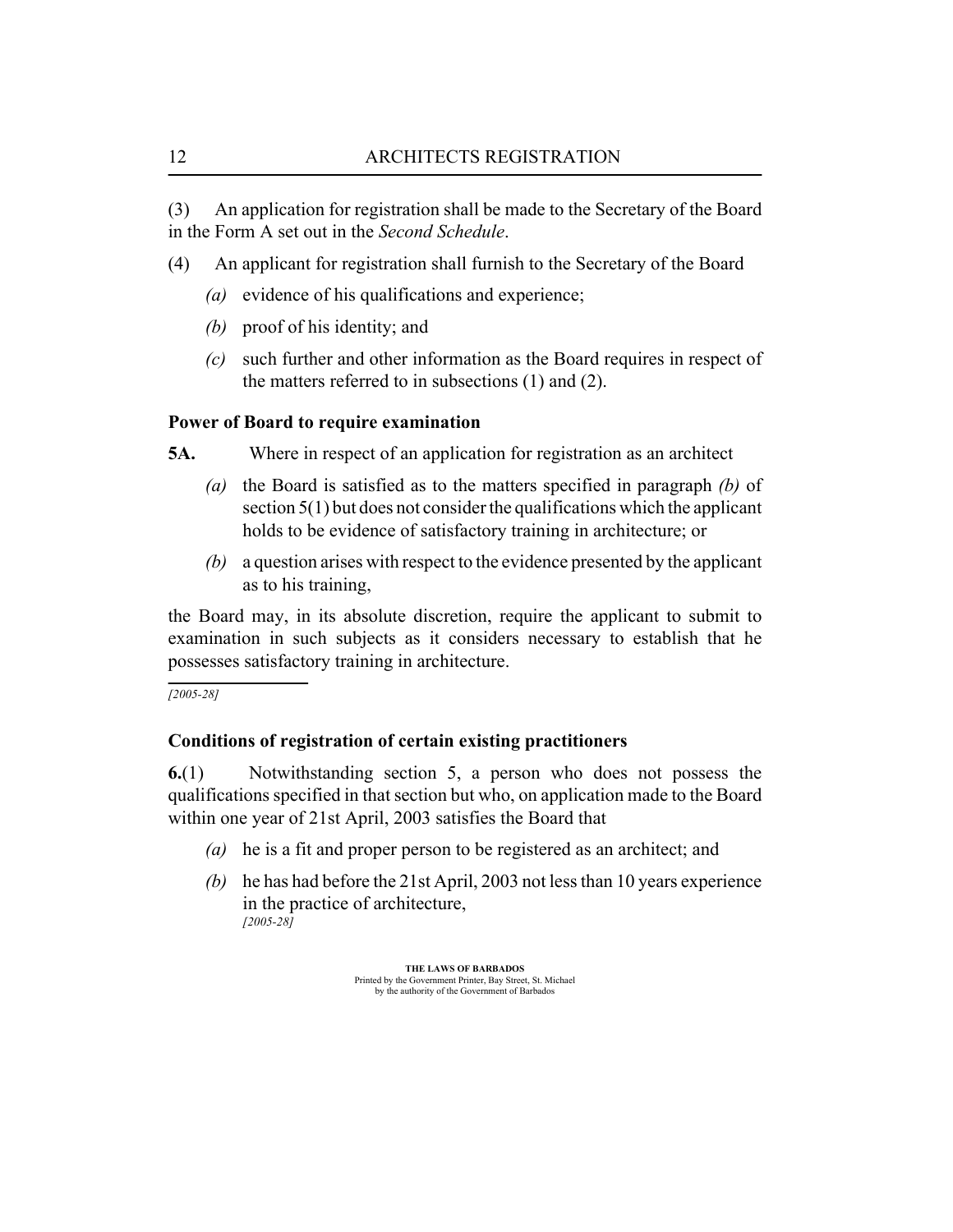<span id="page-12-0"></span>is entitled upon compliance with the requirements of this Act and on payment of the first registration fee to be registered as an architect.

In determining whether a person satisfies the requirements of subsection (1), the Board may conduct such investigation relating to the experience in architecture of such person as it considers necessary, and may require such person to undergo a written or oral examination in architecture or both, including draughtsmanship, design, detailing, basic engineering, specification and professional practice. (2)

Where the Board determines that a person is not entitled to be registered as an architect pursuant to this section, that person may appeal to the Tribunal established by [section 16A](#page-16-0). *[2005-28]* (3)

## **Reciprocity**

The Board may, upon application, register as an architect any person who furnishes it with satisfactory proof **7.**

- that he is registered as an architect in a country other than Barbados or *(a)* any other Member State whose requirements for registration are, in the opinion of the Board, no less exacting than those required for registration in Barbados; *[2004-24]*
- (b) that reciprocal arrangements exist between Barbados and that other country; *[2005-28]*
- *[Repealed by 2005-28]*; *(c)*
- (d) that the applicant has obtained the necessary work permit to enable him to practise in Barbados.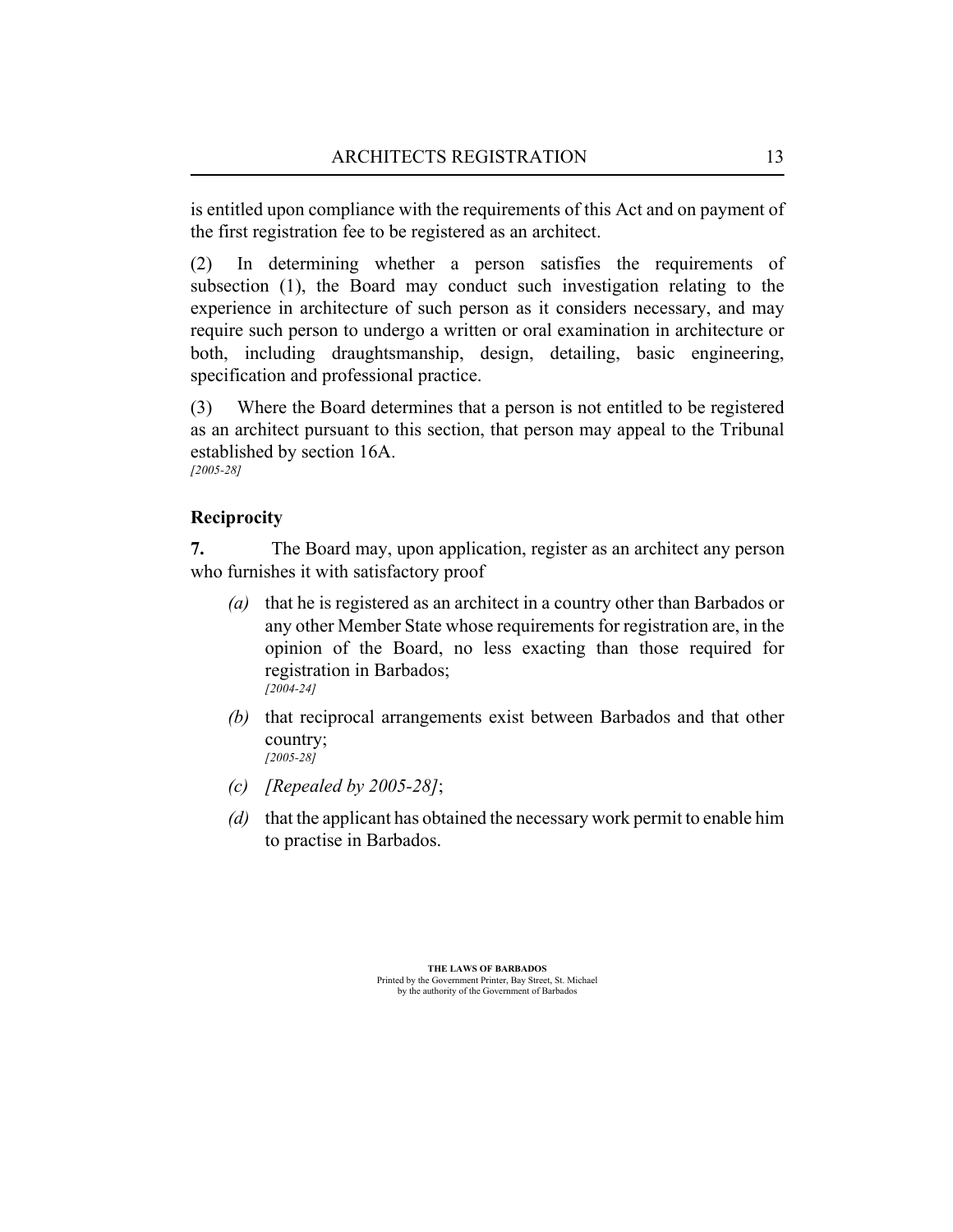## <span id="page-13-0"></span>**Certain factors not to be taken into consideration in determining qualifications for registration**

In determining whether a person who applies for registration is duly qualified to be registered under this Act, the fact that the person adopts or refrains from adopting, or intends to adopt or refrain from adopting, the practice of any particular theory of architectural design shall not be taken into consideration. **8.**(1)

Where a person submits to examination in order to entitle him to register under this Act, there shall not be imposed upon him any obligation to adopt or refrain from adopting the practice of any particular theory of architecture as a test or condition of admitting him to examination or registration under this Act. (2)

## **Registered architect entitled to practise**

- A person registered under this Act shall be entitled, **9.**
	- (a) on payment of the appropriate fee to receive from the Registrar a certificate in the Form B set out in the *[Second Schedule](#page-24-0)* to practise architecture in Barbados;
	- (b) to demand and recover reasonable remuneration for architectural services rendered;
	- to use the title "Architect" or any abbreviation thereof against his name, *(c)* outside his place of work, at building sites where his work is in progress and on his stationery.
- *[Repealed by 2005-28]*. **10.**

# **Additional qualifications**

A registered architect who has obtained a higher degree or qualification, other than the qualifications in respect of which he has been registered may make application to the Registrar to have registered particulars of any higher degree or qualification inserted in the Register in substitution for, or in addition to, the qualifications previously registered. **11.**(1)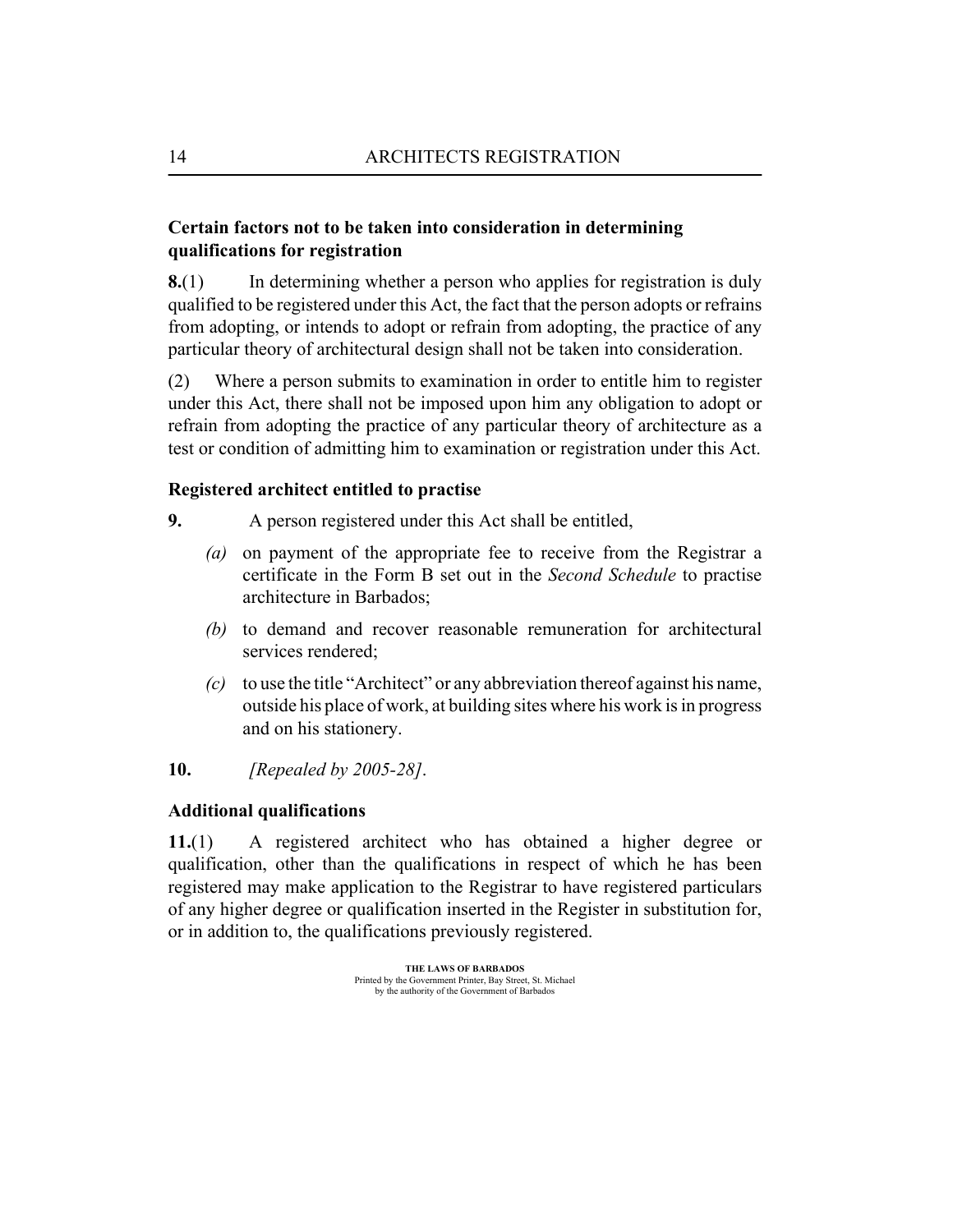<span id="page-14-0"></span>The application referred to in subsection (1) shall be in the Form C as set out in the *[Second Schedule](#page-24-0)*. (2)

## **Practice of architecture by persons other than those registered under this Act**

Subject to [section 13](#page-15-0), nothing in this Act shall prevent a person who is not an architect from **12.**(1)

- (a) engaging in those aspects of the practice of architecture that include drafting or supervising works as owner, contractor, superintendent or clerk of works;
- (b) performing the architectural work involved in minor alterations;
- providing architectural services for family dwellings; or *(c) [2005-28]*
- providing architectural services for commercial structures of no more *(d)* than 5 000 square feet or 465 square metres where no more than two storeys are involved; *[2005-28]*

where the interests of the public are not likely to be affected,

or require any person to become registered under this Act for the purpose of doing anything mentioned in this section.

Nothing in this Act shall be deemed or construed to prevent the practice of their professions by (2)

- (a) engineers registered under the *[Engineers \(Registration\) Act](http://barbadosparliament-laws.com/en/showdoc/cs/368B)*, [Cap. 368B;](http://barbadosparliament-laws.com/en/showdoc/cs/368B)
- (b) land surveyors;
- town planners; *(c)*
- (d) landscape architects;
- interior or furniture designers, *(e) [2005-28]*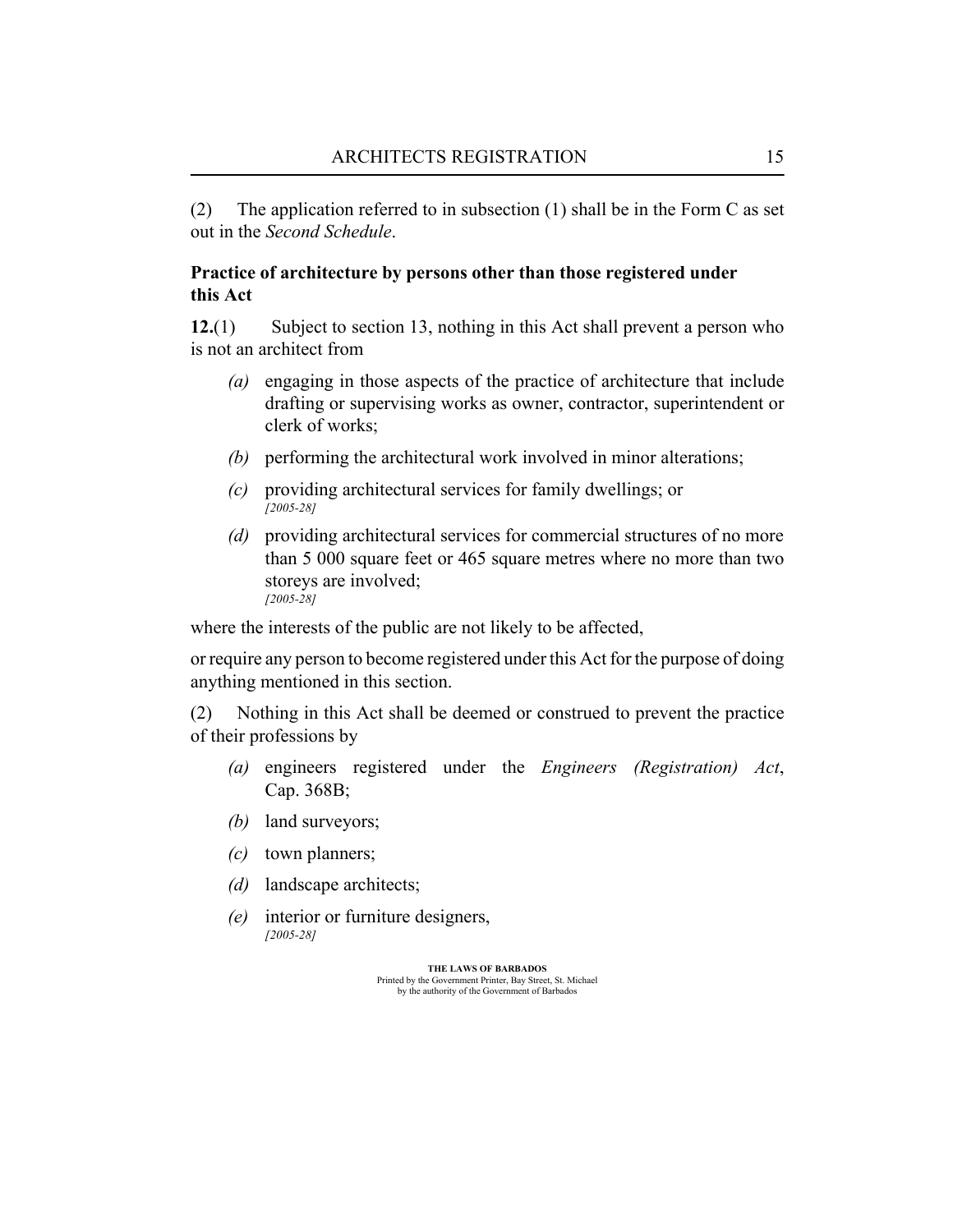<span id="page-15-0"></span>if those persons do not use the term "architect" in its unqualified form with intent to mislead the public.

A person referred to in subsection (1) who engages in any aspects of the practice of architecture not specified in that subsection is guilty of an offence and is liable on summary conviction, (3)

- for a first offence, to a fine of \$5 000 or to imprisonment for a term of *(a)* one year; and
- (b) for each subsequent offence, to a fine of \$15 000 or to imprisonment for a term of 2 years.

*[2005-28]*

Section  $18(1)/(c)(i)$  shall not apply to a person who by virtue of subsection (1) practises those aspect of architecture specified in that subsection. (4)

*[2005-28]*

## **Validity of architect's documentation**

After 21st April, 2003, no certification, drawing, valuation, declaration or other document required by an enactment to be signed by an architect is valid unless the person signing it is registered under this Act. **13.**

#### **Partnerships, associations or corporations**

A partnership, association or corporation may practise architecture in its own name where its principal and customary function is to practise architecture, and where the work is done under the responsibility and supervision of a partner or an associate or a director of a corporation, or under the responsibility and supervision of a full-time permanent employee of the partnership, association or corporation who is a registered architect. **14.**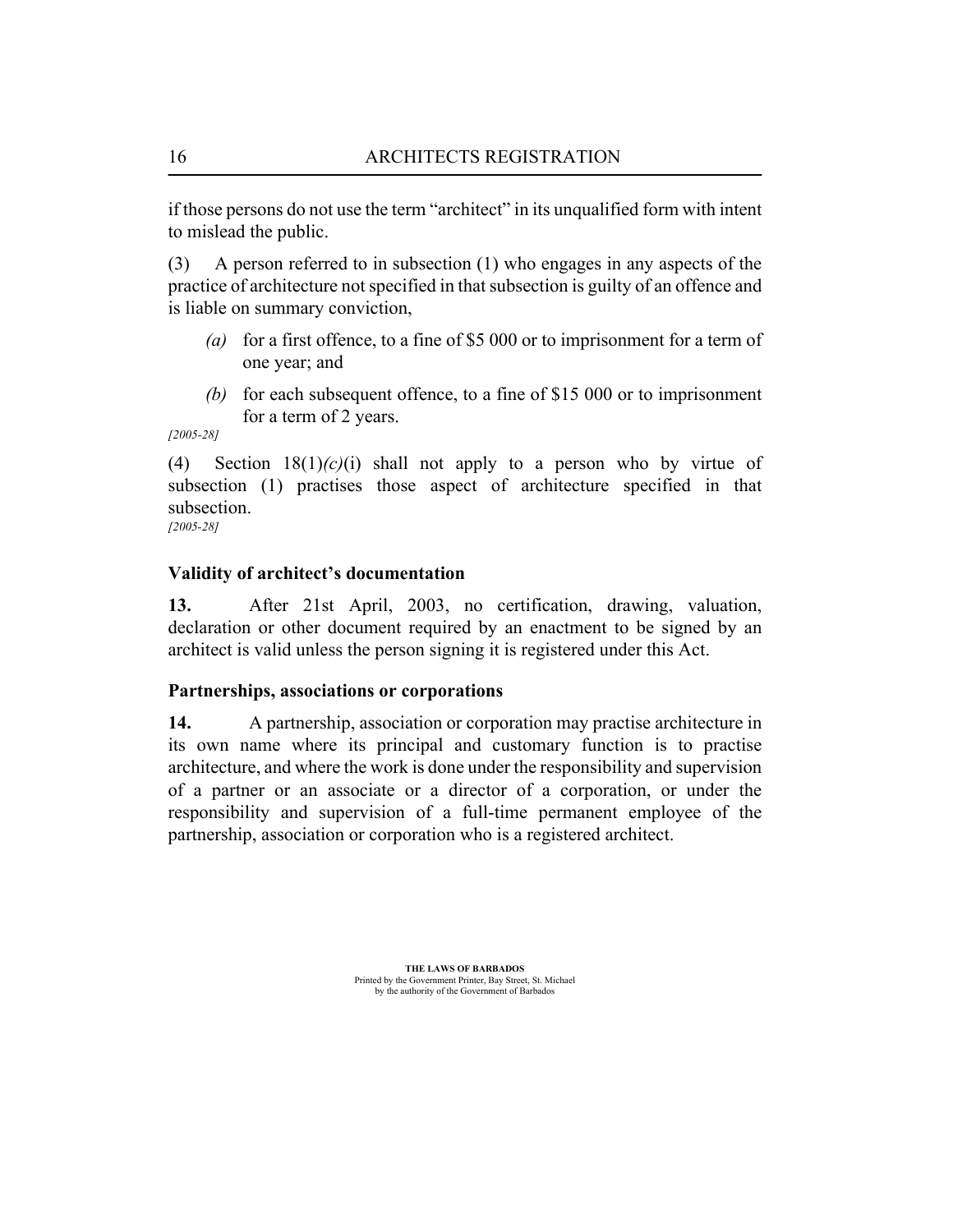### <span id="page-16-0"></span>**Improper registration**

The Board may, where it considers that a person registered as an architect has improperly obtained registration, require that the person apply to have himself properly registered under the Act. **15.**(1)

Where after a period of 3 months, or such longer period as the Board allows, the person referred to in subsection (1) fails without reasonable excuse to apply to be properly registered, the Board may cause the name of that person to be struck off the Register. (2)

### PART III

### MISCELLANEOUS

#### **Appeals**

An appeal against any decision made by the Board other than a decision with respect to the entitlement of a person to be registered under [section 6](#page-11-0) shall lie to a Judge in Chambers; and every appeal shall be made within such time and in such form, and shall be heard in such manner, as may be prescribed by the rules of court. **16.**

#### **Establishment of Tribunal**

There is established an Architects Registration Appeals Tribunal, in this Act referred to as "the Tribunal", which shall hear appeals in connection with the registration of architects pursuant to [section 6](#page-11-0). **16A.**(1)

- The Tribunal shall be comprised of (2)
	- (a) an attorney-at-law of at least 10 years standing;
	- an architect of at least 10 years experience; and *(b)*
	- a person with knowledge and experience in construction and *(c)* architecture.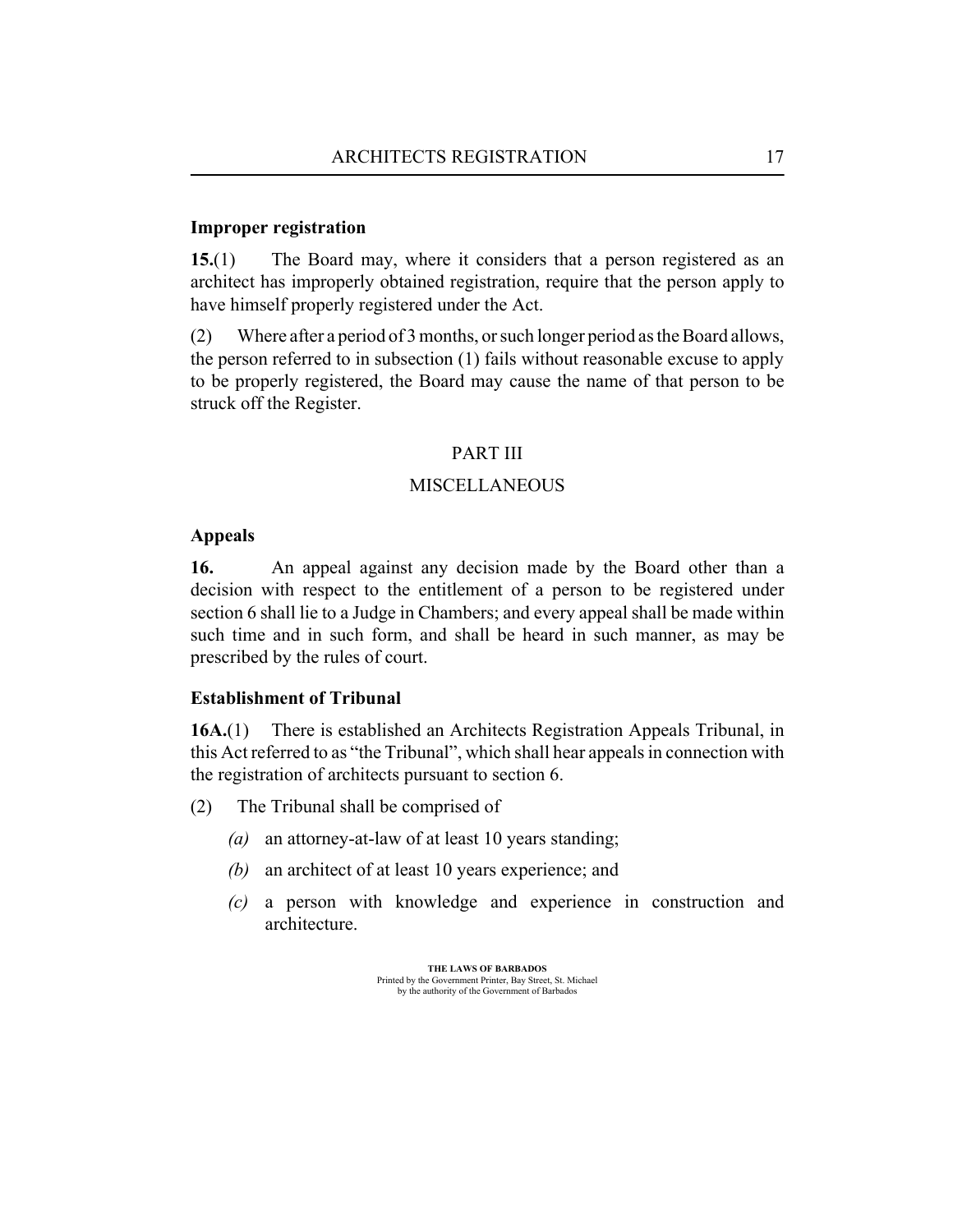<span id="page-17-0"></span>The members of the Tribunal shall be appointed by the Minister for a period of 3 years and shall be eligible for re-appointment. (3)

The members of the Tribunal shall receive such remuneration as the Minister determines. (4)

A decision of the Tribunal with respect to the entitlement of a person to be registered under [section 6](#page-11-0) is final. (5)

*[2005-28]*

#### **Professional misconduct**

Where a registered architect has been found guilty of professional misconduct, the Board may, in addition to any other penalty prescribed in the regulations, **17.**

- (a) impose on that architect a fine of \$5 000; and
- where the architect refuses to pay the fine referred to in *(b)* paragraph *(a)*, the Board may suspend his registration for a period not exceeding one year.

*[2005-28]*

#### **Offences**

- A person who **18.**(1)
	- fraudulently procures or attempts to procure the registration under this *(a)* Act of himself or any other person by making or producing, or causing to be made or produced, any false or fraudulent representation or declaration, either orally or in writing;
	- (b) fraudulently makes, or causes or permits to be made,
		- any false or incorrect entry or copy of an entry in the Register; or (i)
		- (ii) any alteration in any entry or copy of any entry in the Register; or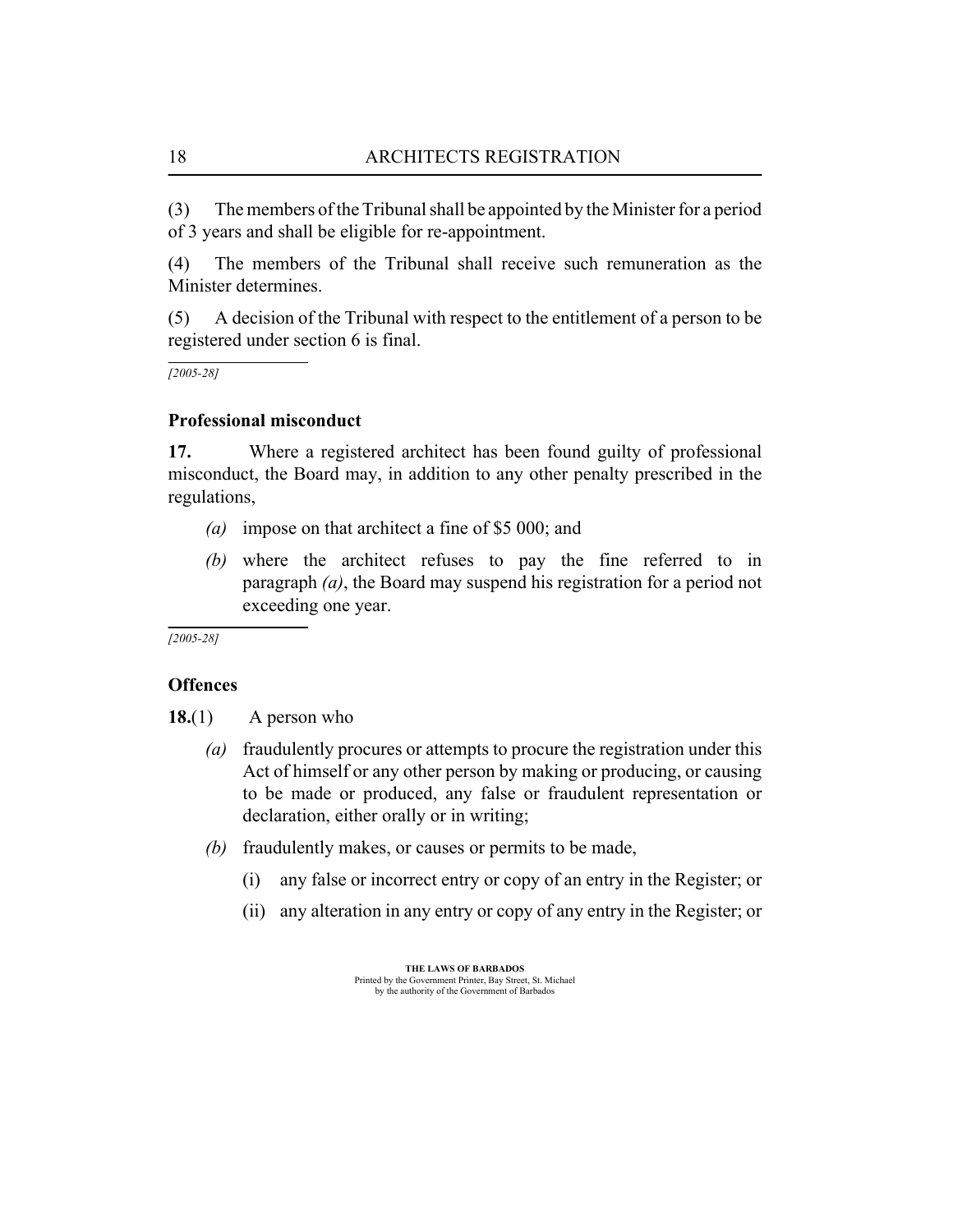- <span id="page-18-0"></span>not being a registered architect, *(c)*
	- practises architecture for which he demands or receives any fee, gratuity or remuneration, whether or not such fee, gratuity or remuneration is demanded or received in Barbados; (i)
	- (ii) pretends to be a registered architect; or
	- (iii) makes use of the name or title of architect or any other name, title, addition, designation or description implying that he is a registered architect or is entitled to be recognised or to practise as a registered architect,

is guilty of an offence under this Act.

A person who is guilty of an offence under this Act is liable on summary conviction, (2)

- for a first offence, to a fine of \$10 000 or to imprisonment for 2 years; *(a)* and *[2005-28]*
- (b) for each subsequent offence, to a fine of \$25 000 or to imprisonment for 3 years. *[2005-28]*

In any prosecution under paragraph *(c)* of subsection (1), the absence of the name of the person charged from the list last published in the *Official Gazette* pursuant to [section 4\(3\)](#page-9-0) is *prima facie* evidence that such person is not a registered architect. (3)

## **Regulations**

The Board may, subject to the approval of the Minister, make regulations **19.**(1)

(a) regulating the conditions of architectural practice in Barbados;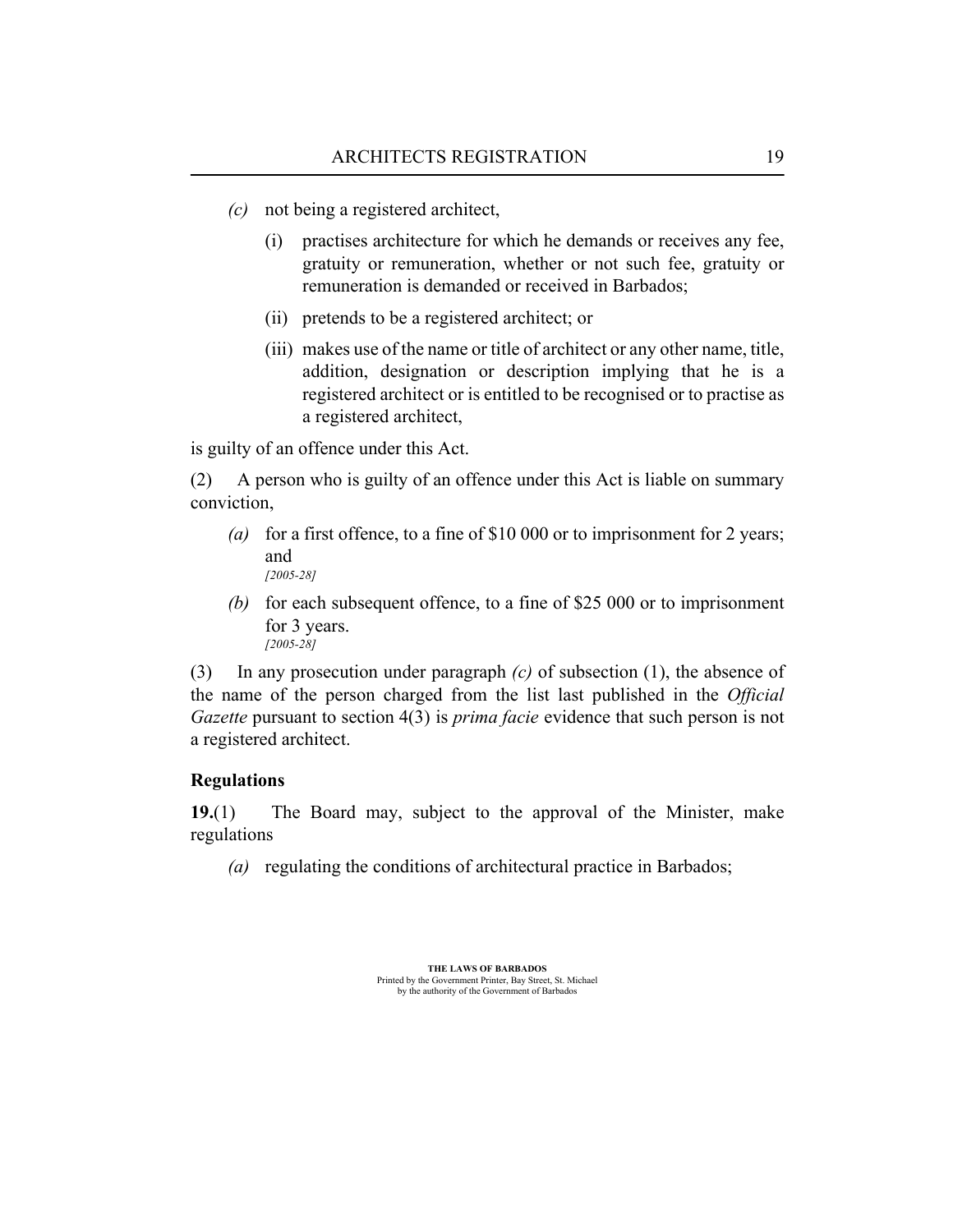- specifying what institutions are approved by the Board for the purposes *(b)* of section  $5(2)$ ; *[2005-28]*
- (bb) providing for the conduct of examinations and related matters, and the fees to be paid for such examinations;
- prescribing the procedure to be followed in respect of disciplinary *(c)* proceedings against architects in relation to professional misconduct;
- setting up for any period or *ad hoc* a disciplinary body to investigate *(d)* and adjudicate upon any allegation of professional misconduct on the part of an architect, and make recommendations in respect of the allegation;
- providing for the publication of the recommendations of any body *(e)* referred to in paragraph *(d)*;
- determining the constitution and membership, and regulating the *(f)* procedure, of any body referred to in paragraph *(d)* and providing for any other matter which may be relevant to that body or its functions;
- prescribing the fees payable in respect of any examination and *(g)* registration under this Act;
- prescribing a code of professional conduct for architects; *(h)*
- providing for the stamping of drawings or other documents and the use of seals by an architect; and *(i)*
- carrying into effect generally the purposes for which the Board is *(j)* constituted.

The Board may, subject to the approval of the Minister responsible for Finance, by regulations prescribe the fees payable to its members and to any examiners appointed by the Board. (2)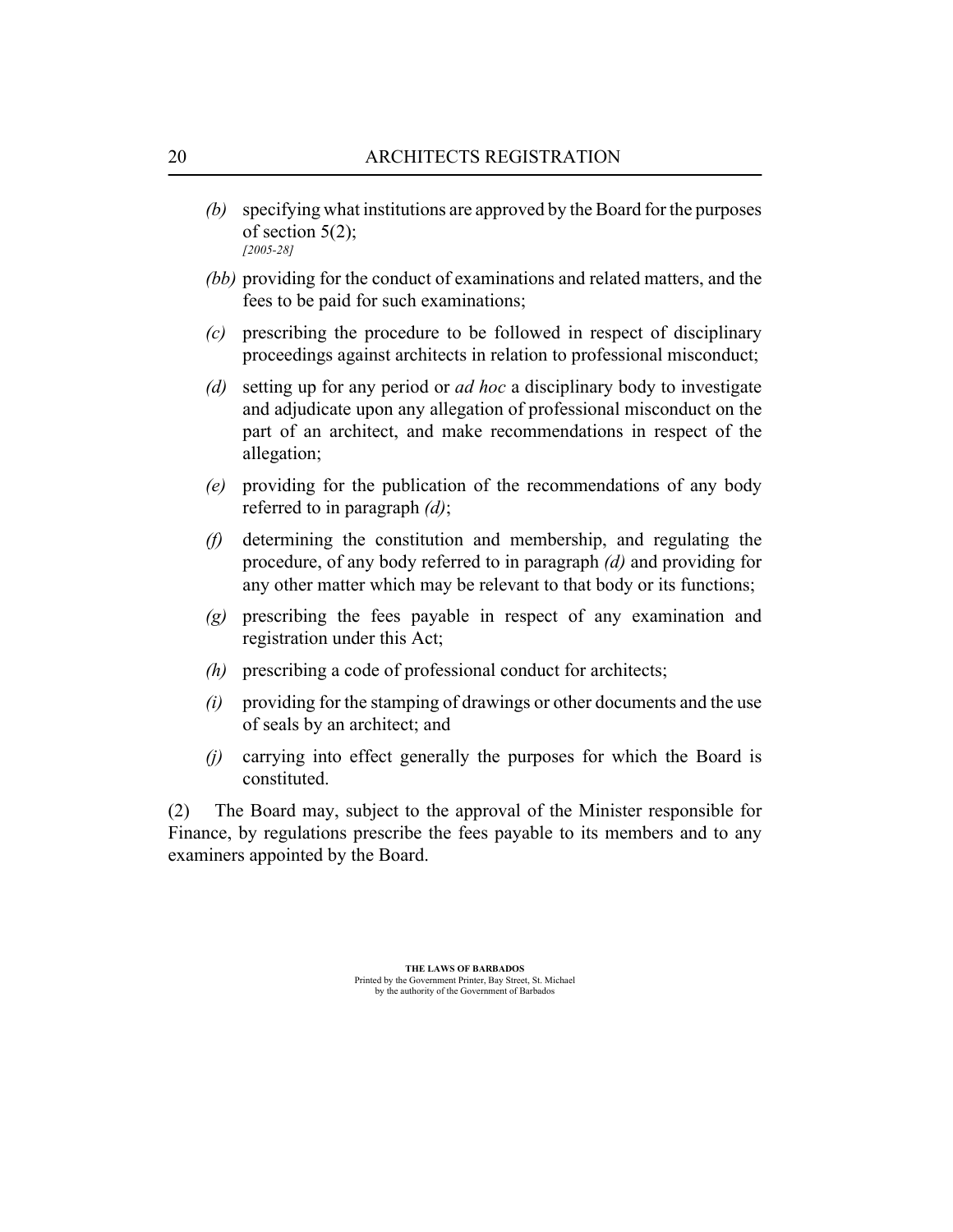# <span id="page-20-0"></span>**Expenses**

Any expenses incurred in the administration of this Act shall be defrayed out of moneys voted for the purpose by Parliament. **20.**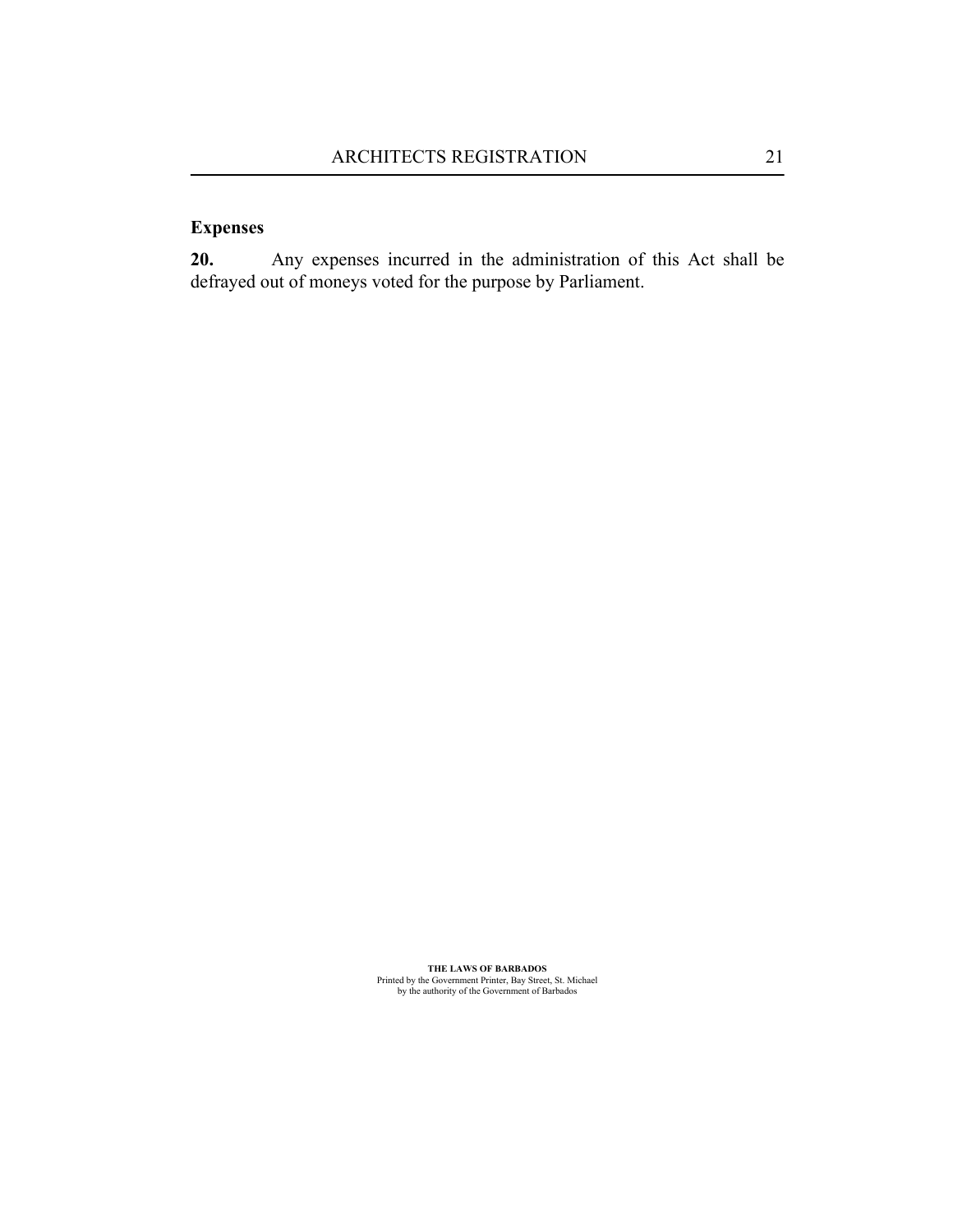# **FIRST SCHEDULE**

*[\(Section 3\(3\)\)](#page-8-0)*

## *Constitution and Procedure of the Board*

### <span id="page-21-0"></span>**Appointment of members**

- Subject to paragraph 3, the Board shall consist of **1.**
	- (a) the Chief Technical Officer, Ministry of Public Works and Transport, *ex officio* or his nominee;
	- (b) one person appointed by the Minister; and
	- 4 registered architects appointed by the Minister on the nomination of *(c)* the Barbados Institute of Architects.

### **Appointment of committees**

- The Board may **2.**
	- appoint committees composed of members of the Board and registered *(a)* architects not being members of the Board, for the proper carrying out of its functions; and
	- delegate to any of the committees any functions it considers necessary. *(b)*

#### **Tenure of office**

Members of the Board other than an *ex officio* member shall hold office for a term of 3 years, but are eligible for reappointment. **3.**(1)

Notwithstanding sub-paragraph (1), no member other than an *ex officio* member shall hold office for more than 2 consecutive terms, but such member is eligible for reappointment after the expiration of one year thereafter. (2)

In the case of the first Board constituted after 21st April, 2003, the person appointed by the Minister under paragraph (1)*(b)* and the persons appointed by the Minister under paragraph (1)*(c)* shall be appointed for a term of one year, and (3)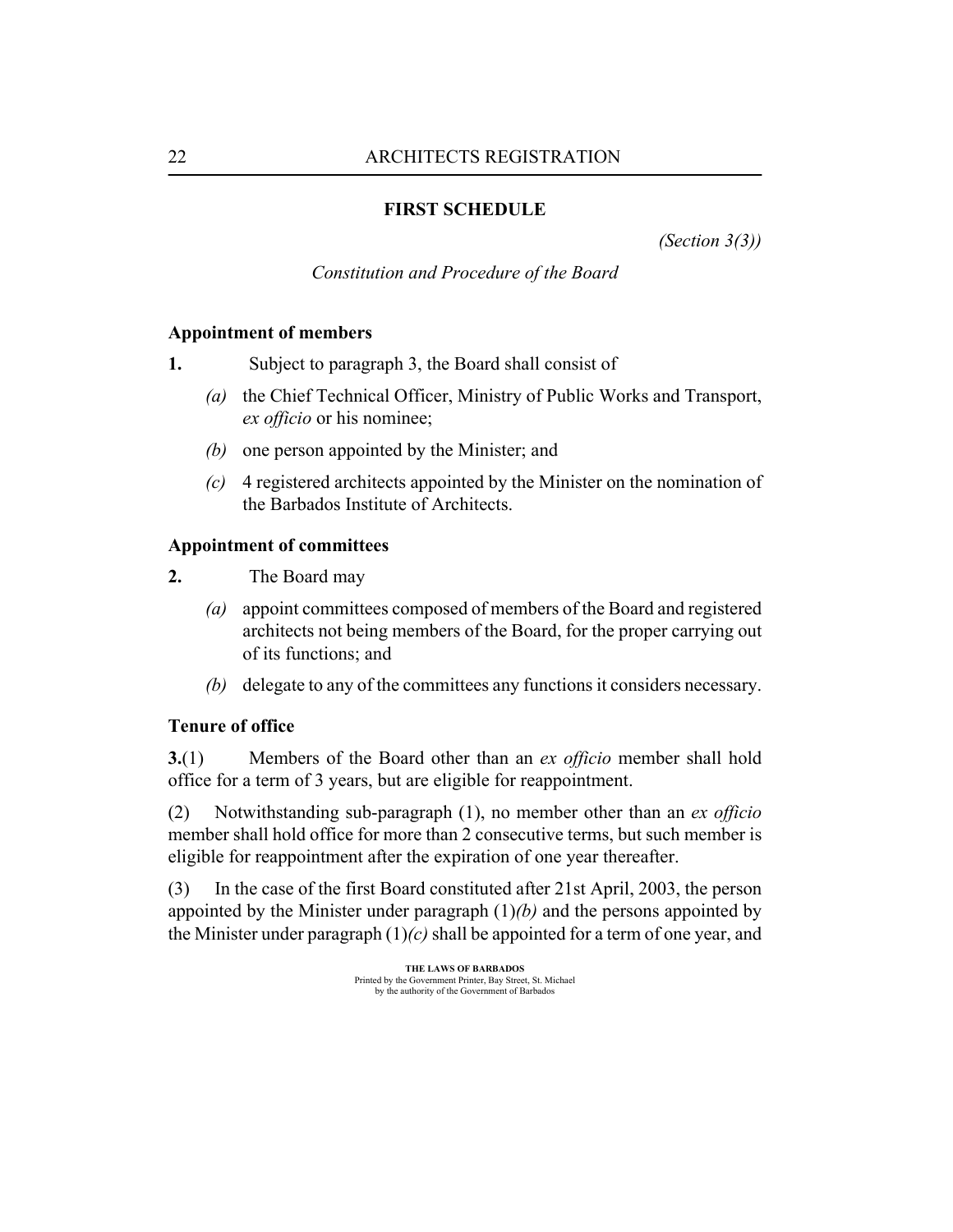thereafter appointments shall be made in the manner otherwise provided by this Schedule.

# **Election of chairman**

The Board at its first meeting held after 1st January in each year shall elect one of its number to be chairman for a term of one year, and that member shall be eligible for re-election as chairman. **4.**(1)

The chairman shall have an original and a casting vote. (2)

The chairman shall preside at all meetings of the Board at which he is present. (3)

Where the chairman ceases to be a member of the Board before the expiration of the period for which he has been elected, the Board shall elect some other member in his place to be chairman for the remainder of that period. (4)

Where at any meeting of the Board the chairman is not present or there is no chairman, the members present shall elect one of their members to act as chairman in respect of that meeting. (5)

# **Appointment of secretary and other officers**

The Board may appoint a secretary and such other officers and servants as it deems necessary for the purpose of carrying out its functions under this Act. **5.**(1)

The secretary, officers and servants of the Board shall receive such pay and allowances as the Board with the approval of the Minister determines. (2)

# **Publication of memberships in the** *Gazette*

The names of all members of the Board as first constituted and every change in the membership of the Board shall be published in the *Official Gazette*. **6.**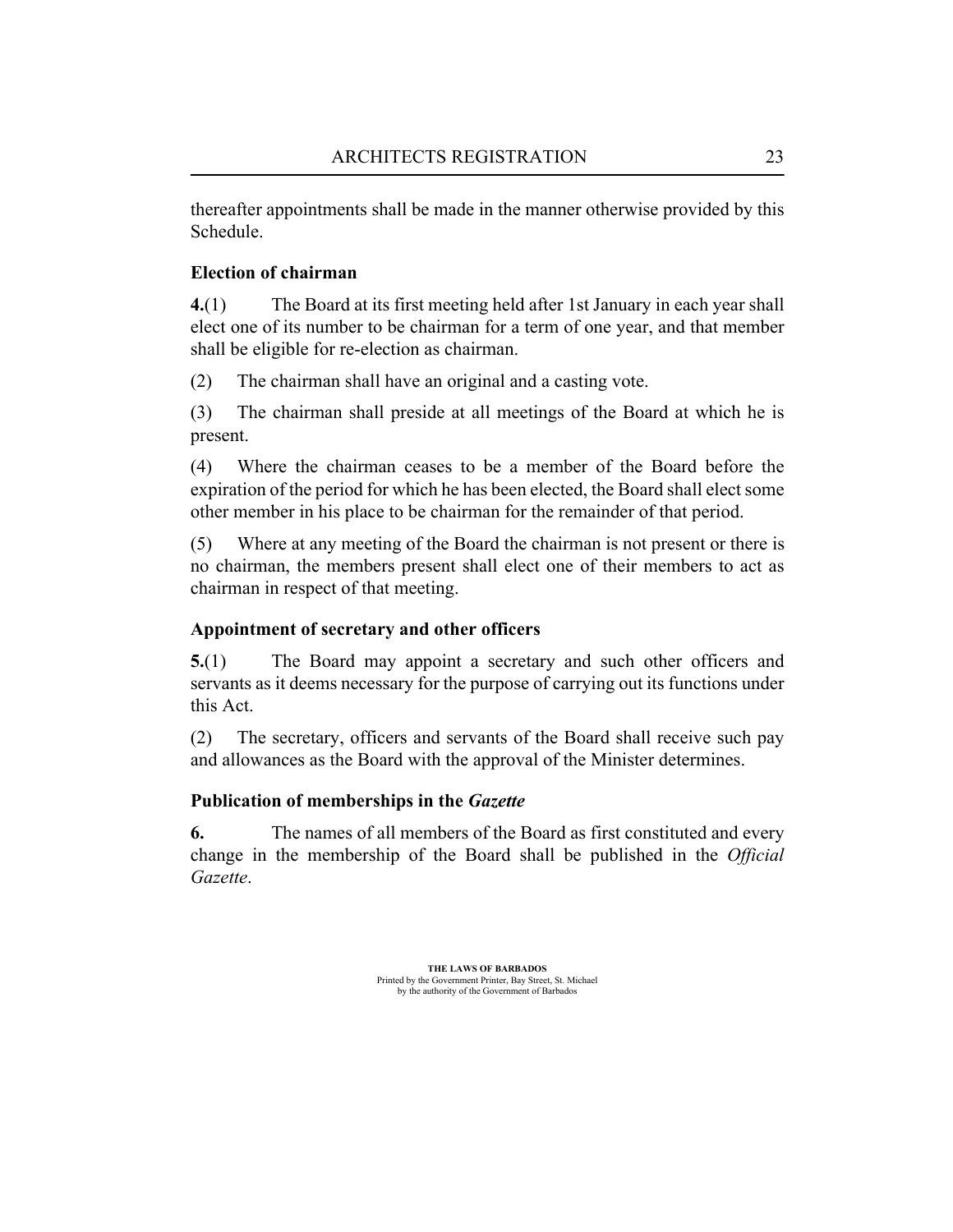# **Quorum**

At a meeting of the Board 4 members shall form a quorum. **7.**

# **Resignation of members of the Board**

Any member of the Board other than the chairman may at any time resign his office by instrument in writing addressed to the Minister and transmitted through the chairman, and from the date of receipt by the Minister of such instrument the member shall cease to be a member of the Board. **8.**(1)

The chairman may at any time resign his office by instrument in writing addressed to the Minister, and the resignation shall take effect as from the date of receipt of the instrument by the Minister. (2)

## **Temporary appointments**

In the absence or inability to act of any member, the Minister may appoint any person to act temporarily in place of the member; and the temporary appointment shall be made in the same manner and from the same categories of persons, if any, as the appointment of the member. **9.**

# **Vacancies**

Where a vacancy occurs in the membership of the Board, the vacancy shall be filled by the appointment of another member, who shall hold office for the remainder of the period for which the previous member was appointed. **10.**

## **Procedure and meeting**

The Board shall regulate its own proceedings. **11.**(1)

The Board shall meet at such times and places as may be necessary or expedient for the transition of its business. (2)

Minutes in proper form of each meeting of the Board shall be kept. (3)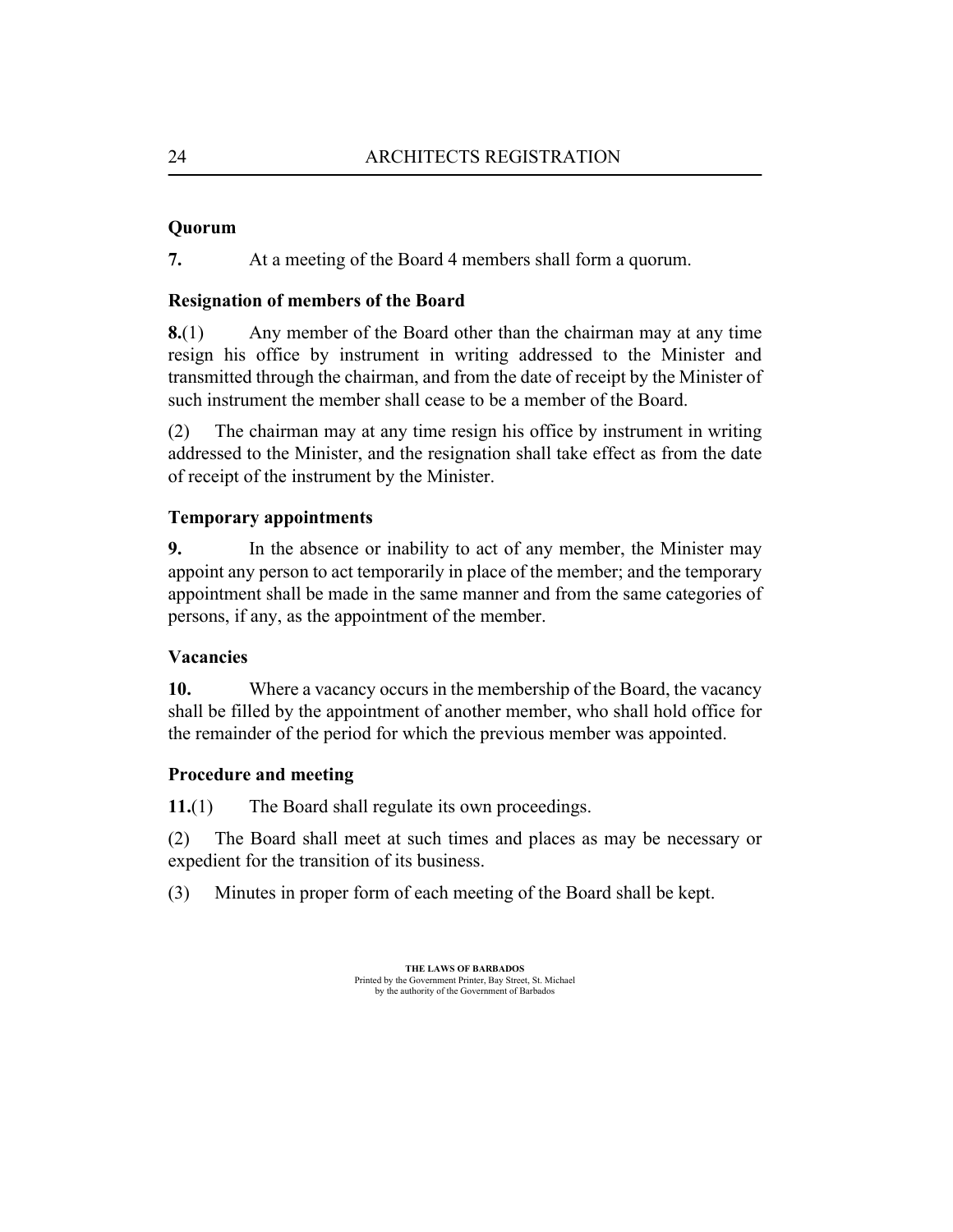<span id="page-24-0"></span>The decisions of the Board shall be by a majority of votes and, in addition to an original vote, the person presiding at a meeting shall have a casting vote in any case in which the voting is equal. (4)

The validity of the proceedings of the Board shall not be affected by any vacancy amongst the members of the Board, or by any defect in the appointment of a member of the Board. (5)

## **SECOND SCHEDULE**

*([Section 5\(3\)](#page-11-0))*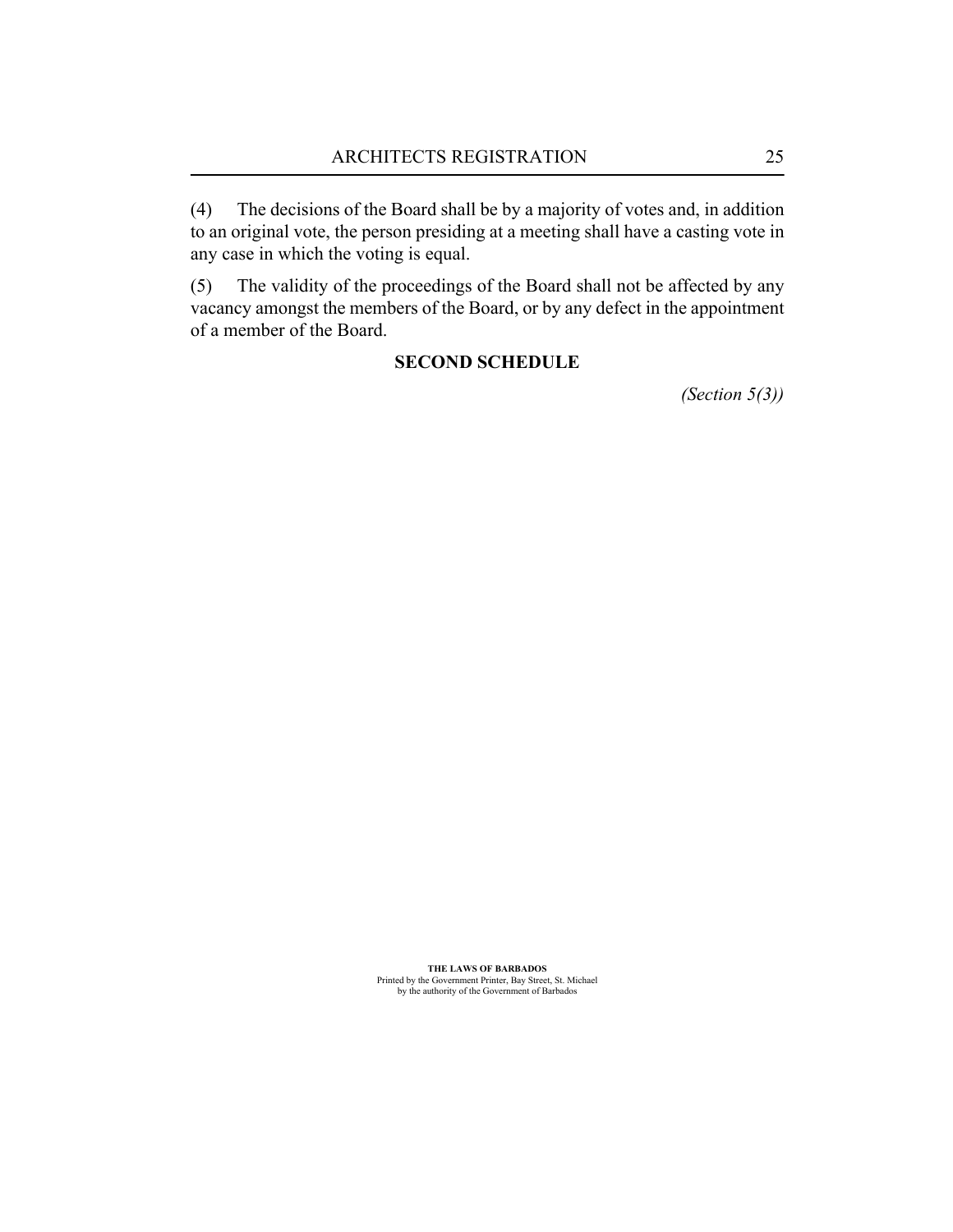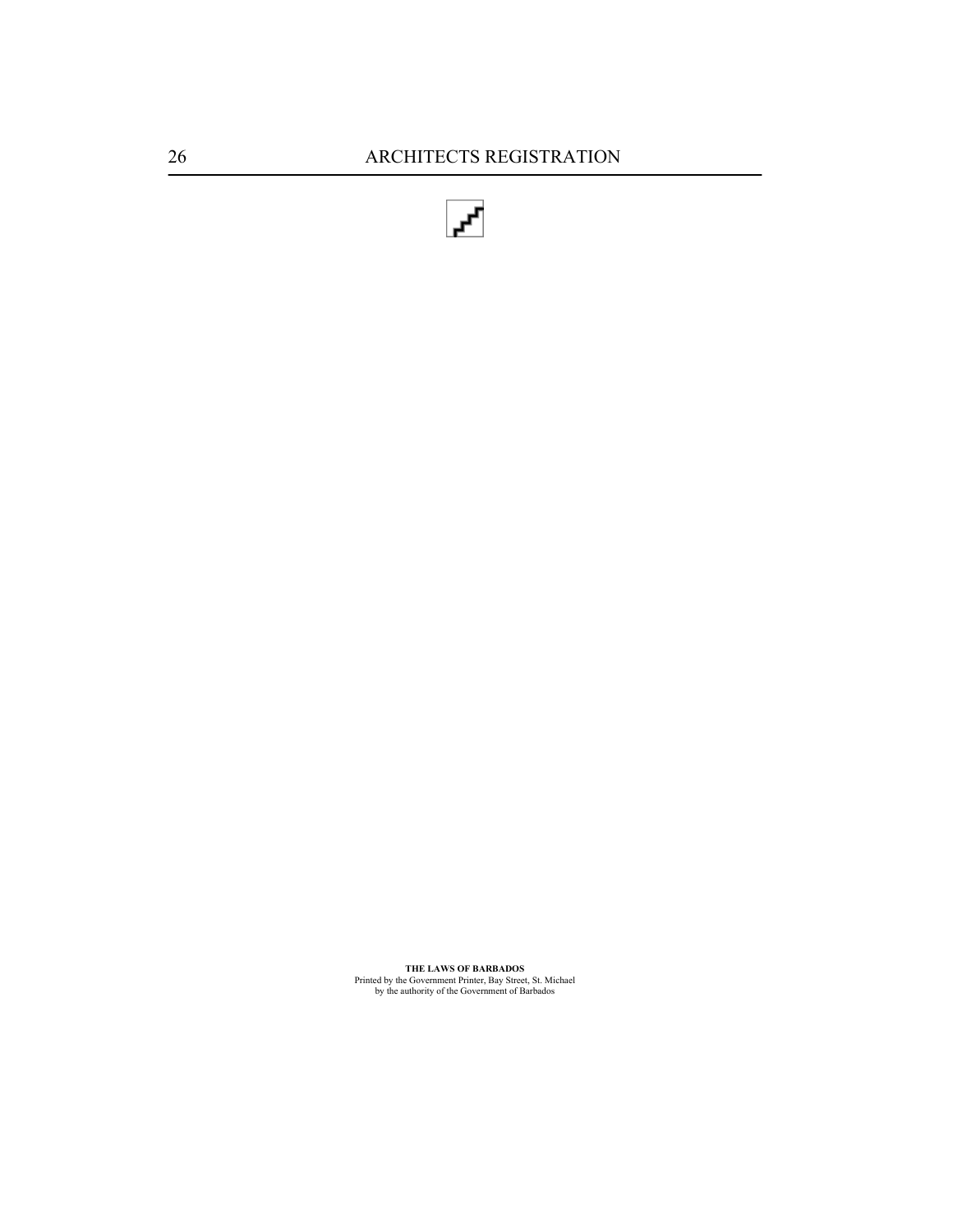# $\mathbf{r}^{\prime}$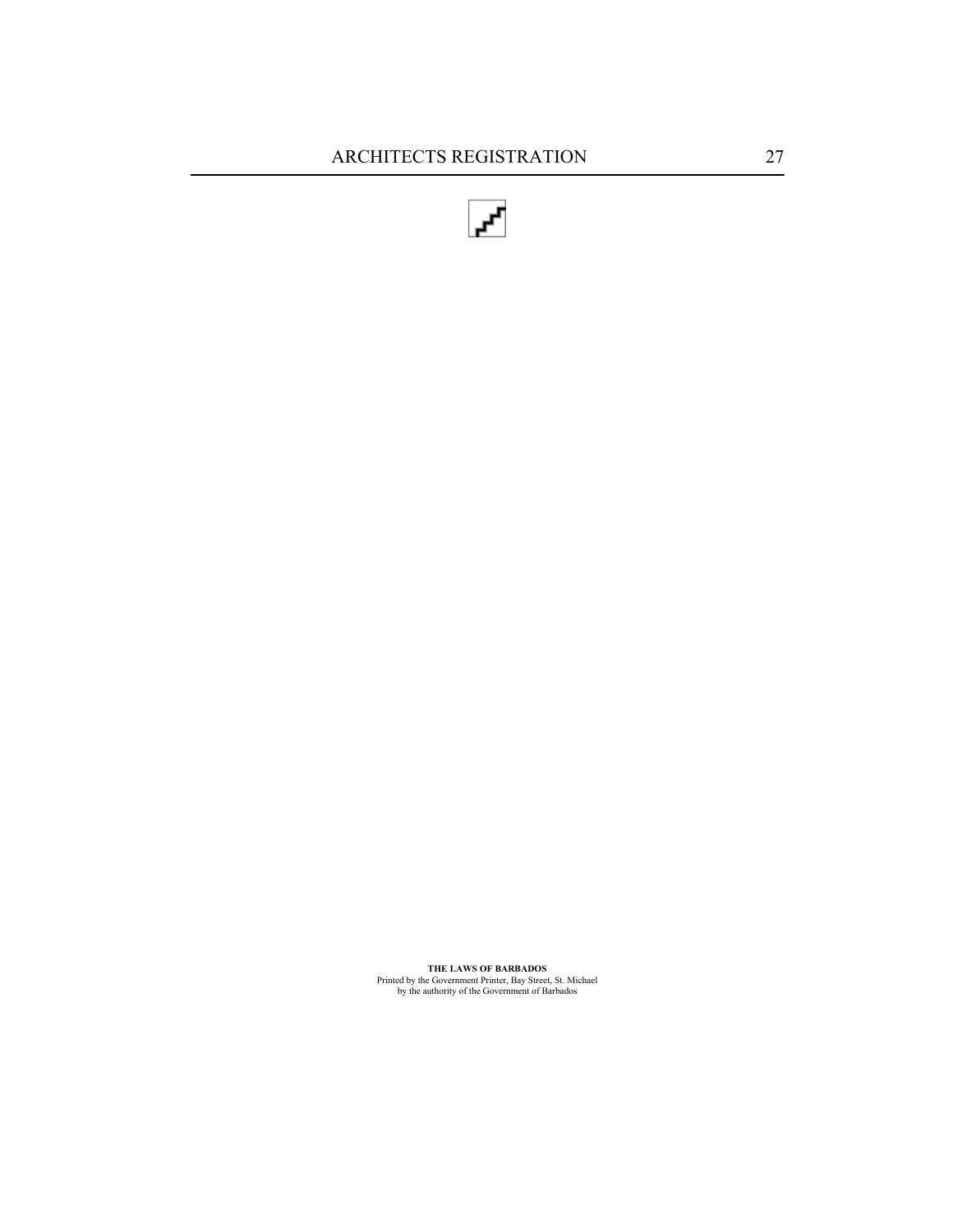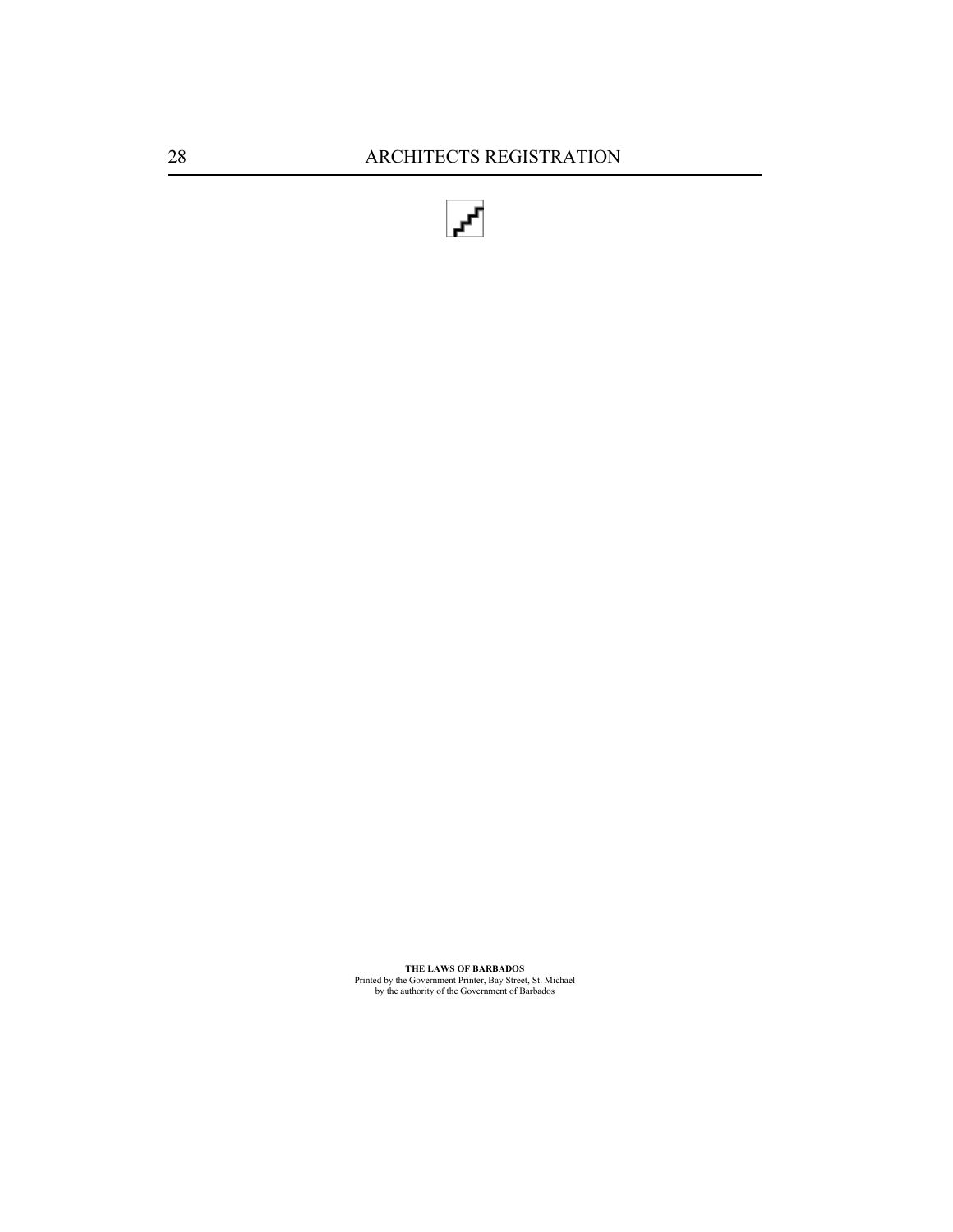# $\mathbf{r}^{\prime}$